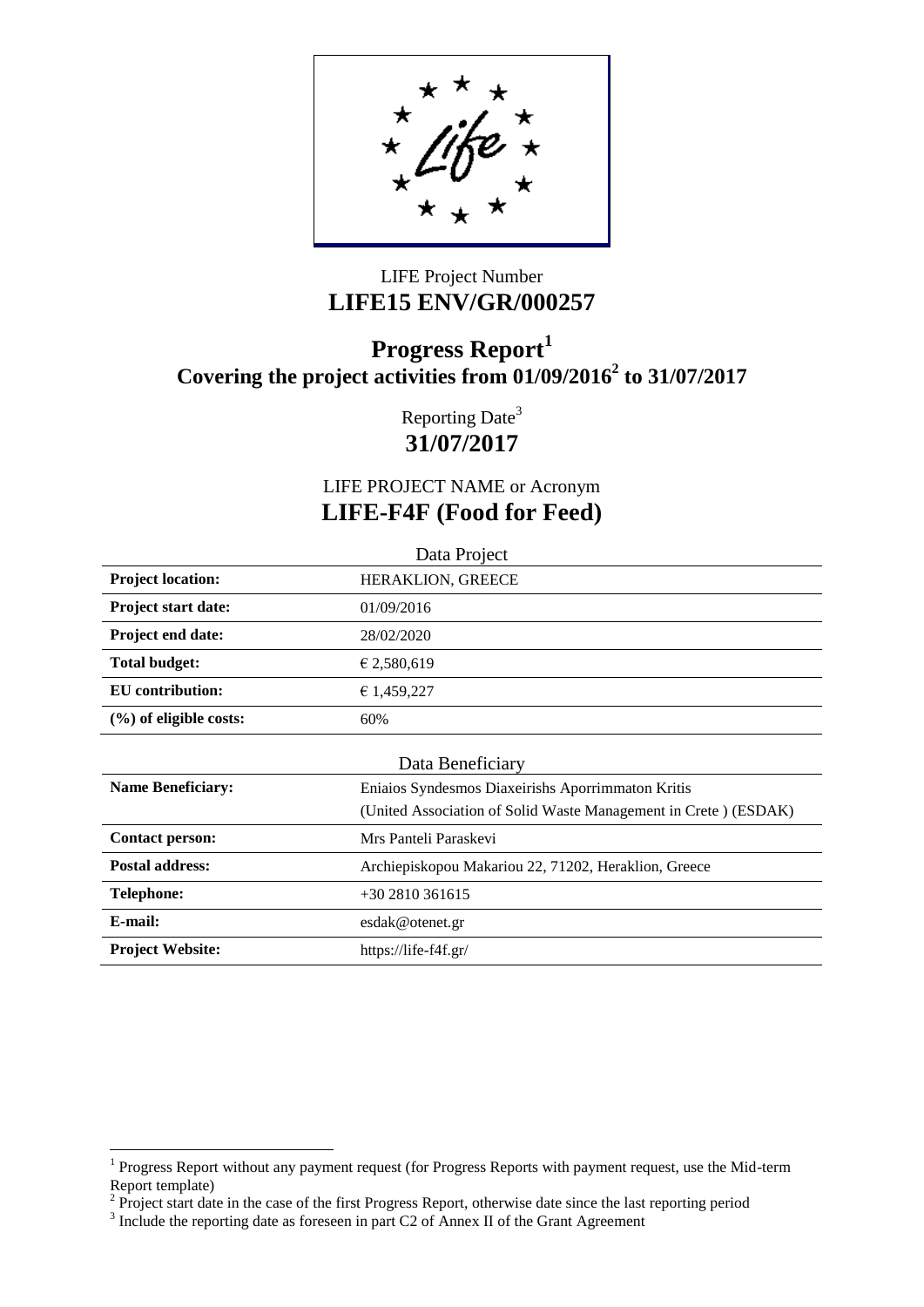## <span id="page-1-0"></span>1.Table of contents

| 1. |         |                                                                                                                                                                                                                                                                                                                                                                                                                                                                                                                                               |  |
|----|---------|-----------------------------------------------------------------------------------------------------------------------------------------------------------------------------------------------------------------------------------------------------------------------------------------------------------------------------------------------------------------------------------------------------------------------------------------------------------------------------------------------------------------------------------------------|--|
| 2. |         |                                                                                                                                                                                                                                                                                                                                                                                                                                                                                                                                               |  |
| 3. |         |                                                                                                                                                                                                                                                                                                                                                                                                                                                                                                                                               |  |
|    | 3.1.    | 3.2. ASSESSMENT AS TO WHETHER THE PROJECT OBJECTIVES AND WORK PLAN ARE STILL VIABLE  3<br>3.3. IDENTIFIED DEVIATIONS, PROBLEMS AND CORRECTIVE ACTIONS TAKEN IN THE PERIOD  4                                                                                                                                                                                                                                                                                                                                                                  |  |
| 4. |         |                                                                                                                                                                                                                                                                                                                                                                                                                                                                                                                                               |  |
|    |         | 4.2. ORGANIGRAMME OF THE PROJECT TEAM AND THE PROJECT MANAGEMENT STRUCTURE  6<br>4.3. PARTNERSHIP AGREEMENTS STATUS (INCL. DATE OF SIGNATURE) AND KEY CONTENT  13                                                                                                                                                                                                                                                                                                                                                                             |  |
| 5. |         |                                                                                                                                                                                                                                                                                                                                                                                                                                                                                                                                               |  |
|    | 5.1.10. | 5.1.1. ACTION B.1. DEVELOPMENT OF THE SOURCE SEPARATED FOOD WASTE COLLECTION SYSTEM  14<br>5.1.4. ACTION B.4.: EVALUATING THE PRODUCED FEED FOR PIGS AND POULTRY HUSBANDRY  20<br>5.1.6. ACTION B.6.: PRODUCTS' CUSTOMER SURVEY, TECHNICAL SCALE UP, ECONOMICAL AND<br>ENVIRONMENTAL EVALUATION AND REPLICABILITY AND TRANSFERABILITY OF THE F4F PROCESS  22<br>5.1.7. ACTION B.7.: COMPLETING, INCORPORATING AND EVALUATING THE F4F PROCESS AS PART OF THE EU'S<br>ACTION E.1.: PROJECT MANAGEMENT AND MONITORING OF THE PROJECT PROGRESS 25 |  |
| 6. |         |                                                                                                                                                                                                                                                                                                                                                                                                                                                                                                                                               |  |
|    |         |                                                                                                                                                                                                                                                                                                                                                                                                                                                                                                                                               |  |
| 7. |         |                                                                                                                                                                                                                                                                                                                                                                                                                                                                                                                                               |  |

## <span id="page-1-1"></span>2.List of key-words and abbreviations

ESDAK: Eniaios Syndesmos Diaheirishs Aporrimmaton Kritis (United Association of Solid Waste Management in Crete) AUA: Agricultural University of Athens FUB: Freie Universität Berlin HUA: Harokopio University of Athens TEIC: Technological Educational Institute of Crete EC: European Commission PM: Project Manager PMB: Project Management Board PMT: Project Management Team AB: Advisory Board TMa: Task Managers TMe: Team Members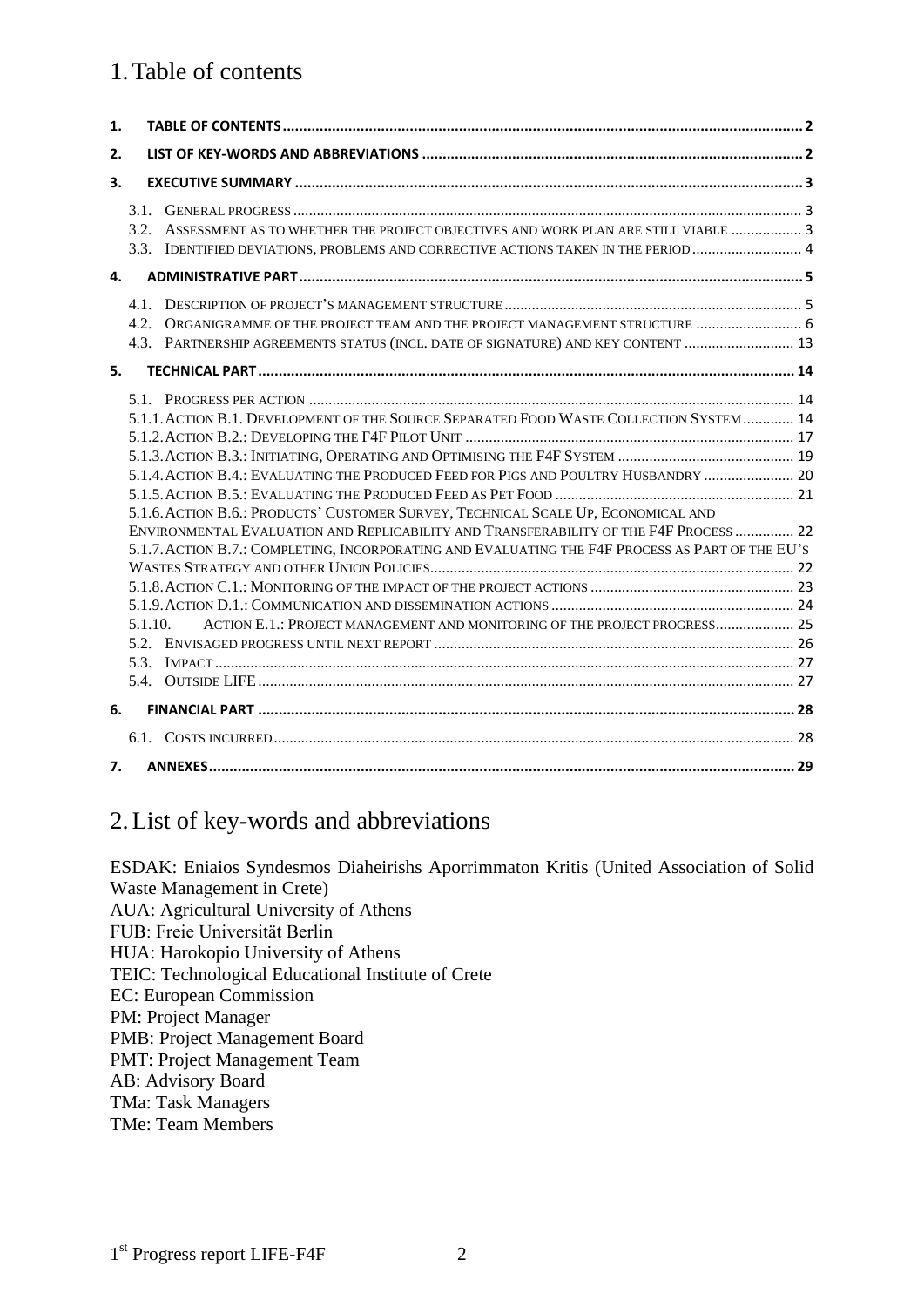## <span id="page-2-0"></span>3.Executive summary

## <span id="page-2-1"></span>3.1. General progress

The project LIFE15 ENV/GR/257 is a demonstration project aiming to evaluate, through a pilot scale realisation, an innovative, simple technology and low emissions process that allows the safe transformation of source separated food wastes, mainly from hotels (and generally from the hospitality industry and restaurants), into animal feed, utilising an altered solar drying process.

This is the first technical report of the LIFE-F4F project covering the period from 01/09/2016 (Start Date) until 31/07/2017 (Month 11). The financial part of this report covers all documented expenses incurred during the same period. During these first eleven months of the project, all preparatory actions have been taken place, in order to proceed with the core of the project, the construction and the operation of the pilot plant, the forthcoming months. The partners have closely worked together, following the instructions of the coordinating beneficiary, with the aim to prepare all projects' deliverables.

### <span id="page-2-2"></span>3.2. Assessment as to whether the project objectives and work plan are still viable

The project's objectives can be summarized as follows:

1. Determining in pilot scale, the quality of the animal feed produced in relation to both the wastes source separation system existing and operating in hotels (and secondarily in restaurants), and the suggested innovative drying/pasteurizing methodology, based on the solar drying technology.

2. Determining the various technical aspects of the suggested process, the main components of which are: a) non-invasive, refrigerated, separate collection, b) hand sorting / removal of non-food wastes, c) grinding, d) solar drying / pasteurizing of the mixed food, and e) mixing with other animal feed (e.g. corn) for achieving high quality standards.

3. Evaluating the economical, marketing and environmental parameters related to the process and product (from the source to the shelf).

4. Developing appropriate scaling up, dissemination, replicability and transferability processes, towards full scale unit(s).

5. Evaluating the policy parameters related to the process, such is the potential role in waste minimization and reuse of non-recyclable wastes (part of an integrated solid wastes management scheme), as well as the Roadmap to a Resources – Efficient EU.

6. Evaluating the inclusion of the F4F product as an ingredient in pet, pigs & poultry food with regard to feed hygiene, feed acceptance, nutrient digestibility, animal welfare and public acceptance

7. Determining its optimum inclusion level for nutritional and economic reasons

The project objectives as well as the work plan are still viable, while partners follow all the individual activities. At the moment, according to the timetable, the time schedule of the project is up to 12%, as delays of about four months have been occurred in the project implementation. The delays occurred during the reference period have as follow:

- 1. The first delay in the project was the change of tender legislation in Greece (N. 4412, 08- 08-16) and the development of relevant tender models by the respective ministry. This had as result a delay in ESDAK tendering procedures and thereafter, in the construction and operation of the pilot unit.
- 2. Tendering procedure concerning ESDAK's external assistance support. Despite the legislation change, ESDAK, on November 2016 was the first public authority in Greece used this law for the publication of the tender concerning external assistance support in various Actions activities, such as licensing procedure. The fact that this new legislation hasn't until then been used by any other public authority cause a delay in this tender. It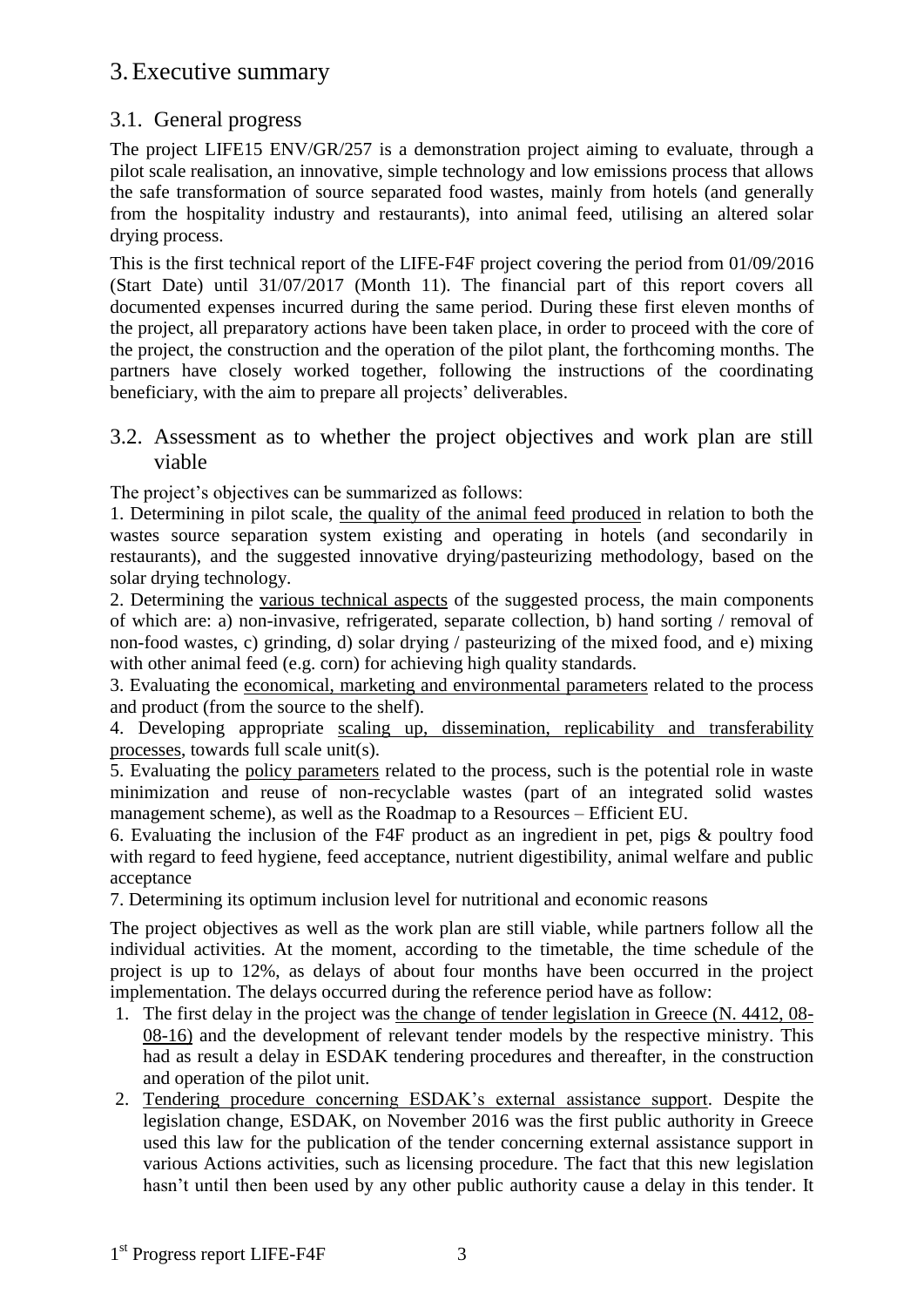should be mentioned that at least 6-9 months were required for the relevant ministry guidelines to be published.

- 3. A four month delay occurred in licensing approval. All licenses had to be approved until February, 2017 and this procedure finally completed at the begging of July, 2017. Three licenses were required for the construction and operation of the F4F pilot unit. The environmental, the building and the operational licenses approval (see more details in Action B2. and Tables 10, 11, 12). The main delay occurred in the operational license approval. This delay has mainly to do with bureaucracy processing documents and with the delay occurred in the tender for the external assistance support, responsible for supporting ESDAK in this action.
- 4. Tendering procedure for the construction of the pilot unit. The change in tender legislation also affects the public tender concerning the pilot unit construction. The delay for the completion of this tender has to do with the licensing of the selected area, as it was not possible to be published if the area for the installation of the pilot unit was not legally approved by all relevant public services.
- 5. Tendering procedure for the service concerning collection of the MSW from hotels and the operation of the pilot unit. The change in the tender legislation also affects the public tender concerning the tender for the food waste collection system. However, this public tender concluded on July, 2017 and in case that no objection occurs it is anticipated that during September the contractor will sign the relevant contract.

Beyond all the delays occurred so far in the project it is anticipated that will be covered by partners in order this timetable, concerning the full scale operation and the optimum operational period of the project's pilot unit, to be in line. All partners will make every effort to cover these delays by using the months between November, 2017 and March, 2018 (on November, 2017 the pilot unit is anticipated to be operated). This is possible as three from the four selected hotels are city hotels, which mean that raw materials will be available during this period. They will try to reclaim this period in order to have results and data from the initial operational period, and the first full operational period and the optimum operational period to start up according timetable and not to be affected. In this case, the overall project's objective will stay behind schedule and will not be affected. More details concerning this delay are presented in paragraph 3.3. and 5.1.2. (Action B.2.) of the present report. Until now, no technical changes have encountered and it's not likely seems to face difficulties regarding the present situation and progress. For the reporting period the project is within budget and there is an effective coordination and communication among project partners.

## <span id="page-3-0"></span>3.3. Identified deviations, problems and corrective actions taken in the period

According to the submitted proposal of the project, in Action B.2., a four (4) month delay has been occurred in the licenses approval concerning the development of the pilot unit. As it was foreseen, all relevant licenses had to be approved until the end of February, 2017 and finally this procedure concluded at the beginning of July, 2017, due to bureaucracy. This has as a result a delay in the construction of the pilot unit for about five (5) months. As it was foreseen in the project's proposal, the pilot unit had to be delivered at the end of June and now it is anticipated on November, 2017.

The tendering procedure by ESDAK concerning the collection of the MSW for the initial and the operational period of the F4F project is almost completed and it is anticipated, if there is no objection for the tender, that at the end of September the contractor will start up collection from the selected hotels (see Action B1, Table 9). For the period until the completion of the infrastructures of the pilot unit, the contractor will transfer the collected food wastes to a selected by ESDAK area, where qualitatively and quantitative analysis of hotels' source separating food wastes scheme will take place. In addition, three from the four selected hotels are city hotels, which mean that are in full operation all the year and not only in touristic season and raw materials can be collected during autumn and winter.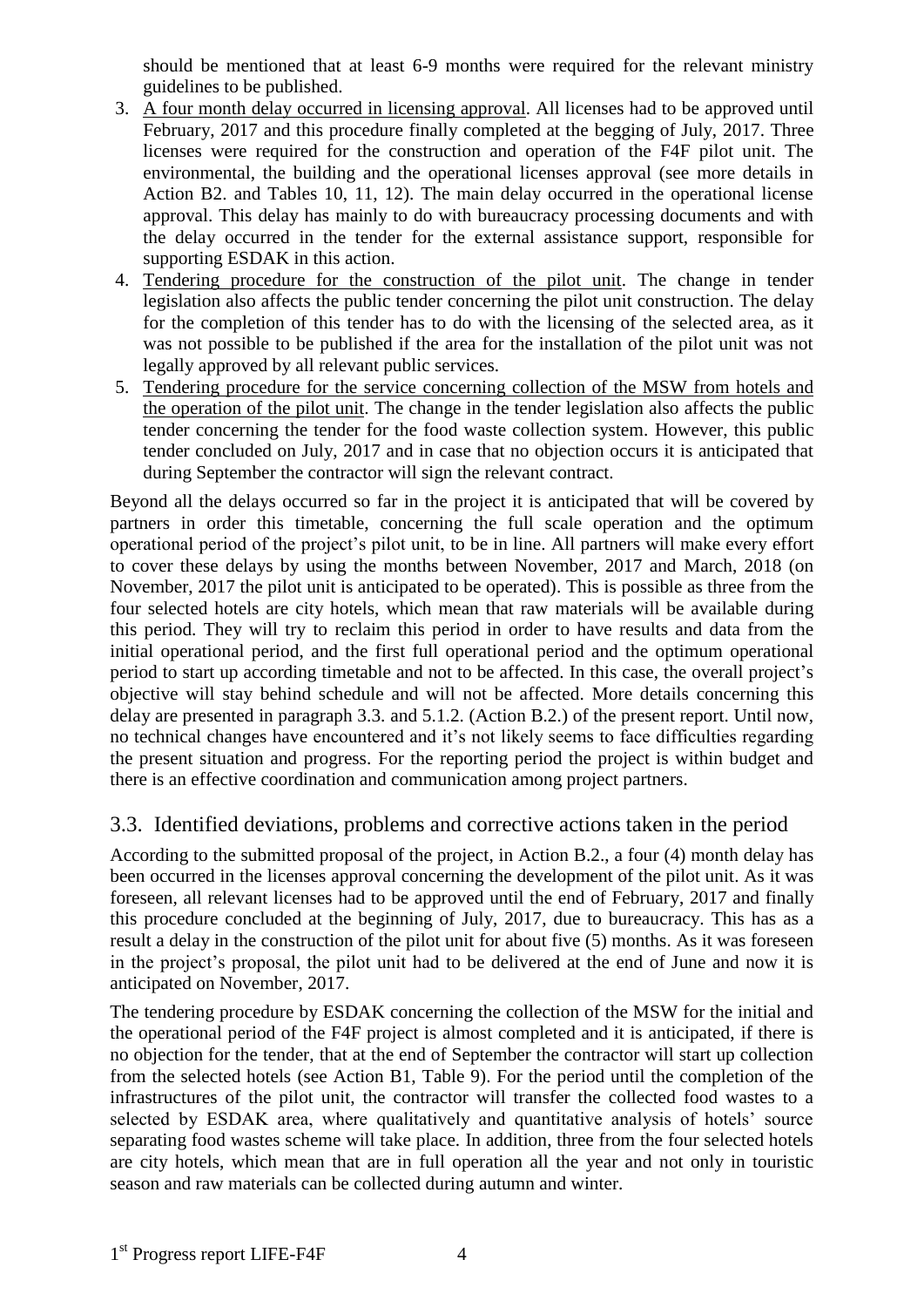The solar drying turners for the pilot unit operation are anticipated to be delivered on November, 2017. This is also a five (5) month delay which has to do with the construction and operation of the pilot unit. It is also anticipated that during November, the pilot unit will be operated and the food wastes collection system will also be operated.

In this case, where the pilot unit will be delivered during November, 2017 (autumn and not summer as it was foreseen) the production period will be supported by the use of solar drying thermals, in order to overcome weather conditions. This is also an opportunity for the project to check the production process in different weather conditions, as the second (full scale operation) and the third (optimum full scale operation) operational periods will carry out during summer, as scheduled in the submitted project's proposal (due to Grant Agreement).

All partners will reclaim the months between November, 2017 and March, 2018, where the second operational period is anticipated to start up, on time.

## <span id="page-4-0"></span>4.Administrative part

The role of each partner had been defined precisely in the project's submitted proposal. No technical changes or difficulties had encountered up to now, and it's not likely seems to face difficulties regarding the present situation and progress. The project seems to follow the time schedule, with slight deviations; however, all partners will take all measures, in order this change not to affect the project progress and its main objectives.

### <span id="page-4-1"></span>4.1. Description of project's management structure

For the overall management of the project and the effective reporting of the project's findings and progress and in order to achieve the best possible management and the goals of the project, a specific set of decision making bodies has been defined and structured by implicating all associated beneficiaries:

- **Project Manager (PM):** Concerning the project management structure, a change has been realized to the project manager. Dr Olga Christou, Senior Engineer of ESDAK was set as the project manager; however, after her retirement at 06/05/2016, Mrs Panteli Paraskevi has been set as the new project manager of ESDAK. The PM is responsible for:
	- 1. Coordinating the technical activities of the project
	- 2. Discussing the project issues with the collaborating beneficiaries
	- 3. Discussing the project issues with the Commission
	- 4. Coordinating the Project Management Board and the Advisory Board
	- 5. The identification of potential problems arising in the project to be default with by the Project Management Board
	- 6. Managing the overall legal, contractual, ethical and administrative issues related to the project
- **Project Management Board (PMB):** The PMB is the formal decision-making body of the F4F project, which consists of one representative (five members in total) of each partner authorized to deliberate, negotiate and decide on all matters in the Project Management Board's jurisdiction. The PMB consists by Mrs Panteli P. (from ESDAK), Mr Zervas G. (from AUA), Mr Zentek J. (from FUB), Mrs Lasaridi K. (from HUA) and Mr Manios T. (from TEIC). See also Table 1, below.

The Coordinator of the PMB acts as the intermediary between the project partners and the European Commission (EU). The Coordinator, Dr Christou, has also been replaced by Mrs Panteli Paraskevi at 06/05/2016. The Coordinator and the PMB will be assisted by the Project Management Team. The PMB is responsible for:

- 1. Ensuring that the deliverables are completed on time
- 2. The organization of meetings, workshops and dissemination activities
- 3. The periodical compilation of reports on activity progress
- 4. The production of inception, mid-term and final reports to the Commission
- 5. Supporting the preparation of the financial statements

1<sup>st</sup> Progress report LIFE-F4F 5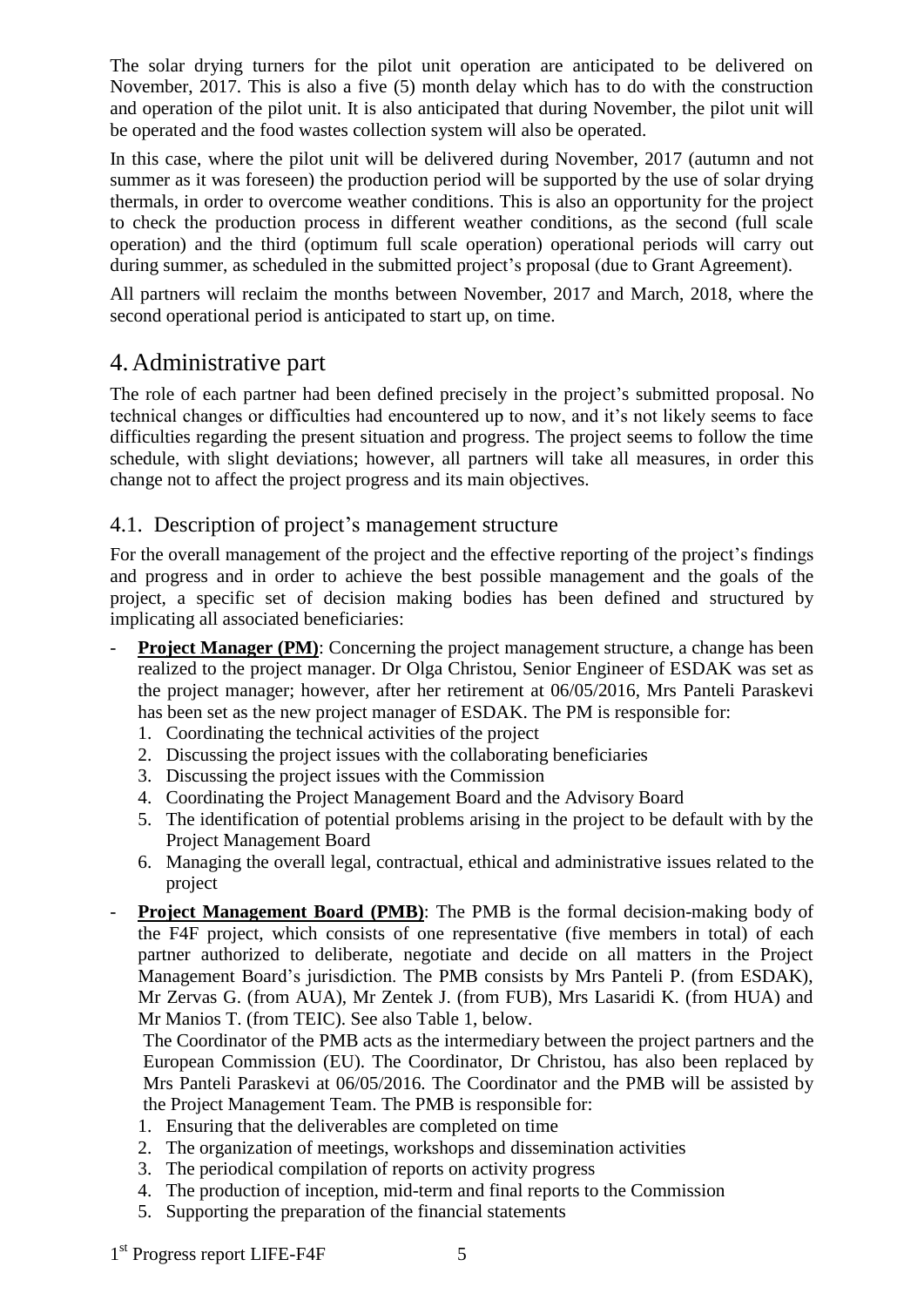- 6. The evaluation of the End-of-Action evaluation reports, elaborated after the conclusion of each action.
- **Project Management Team (PMT):** The PMT has been proposed by the Coordinator of the PMB and formally approved by the PMB. The PMT consists of the project manager, Mrs Panteli P. and the Deputy Mayor of Wastes and gardens management, Mr Mamoulakis Ch. who will be responsible for the day-to-day management of the project (Please, see also Table 2, below).
- **Advisory Board (AB)**: The Advisory Board has been has been set up to provide input into and feedback on specific project activities. The AB has been integrated by stakeholders such as local government, anaerobic digestion units' operators, waste management industry, public and private communities, such as from Geotechnical Chamber of Greece, Municipality of Heraklion, Region of Crete and University of Crete (Please, see also Table 3, below).

#### <span id="page-5-0"></span>4.2. Organigramme of the project team and the project management structure

The project management structure consists by the following levels:

- The Project Manager (PM)
- The Project Management Board (PMB)
- The Project Management Team (PMT)
- The Advisory Board (AB)
- The Task Managers (TMa) & the Team Members (TMe) for each partner

The management structure of the F4F project is presented in the following tables:

| $A/\overline{A}$ | <b>Partner</b> | Name of staff member                      | Position in the organigramme  |
|------------------|----------------|-------------------------------------------|-------------------------------|
|                  | <b>ESDAK</b>   | Panteli Paraskevi with her substitute     | Project Manager & Coordinator |
|                  |                | Borboudaki Kalliopi                       | for the PMB                   |
|                  | <b>AUA</b>     | Zervas Georgios with his substitute Dr    | Main representative $\&$      |
|                  |                | Tsiplakou Eleni                           | responsible for partner AUA   |
|                  | <b>FUB</b>     | Jürgen Zentek with his substitute Dr      | Main representative $\&$      |
|                  |                | Nadine Paßlack                            | responsible for partner FUB   |
| $\overline{4}$   | <b>HUA</b>     | Lasaridi Katia with her substitute Kostas | Main representative $\&$      |
|                  |                | Abeliotis                                 | responsible for partner HUA   |
|                  | <b>TEIC</b>    |                                           | Main representative &         |
|                  |                | Manios Thrassyvoulos                      | responsible for partner TEIC  |

**Table 1.** Project Management Board (PMB)

#### **Table 2.** Project Management Team (PMT)

| A/A | <b>Partner</b> | Name of staff member   | Position in the organigramme                                                     |
|-----|----------------|------------------------|----------------------------------------------------------------------------------|
|     | <b>ESDAK</b>   | Panteli Paraskevi      | Project Manager & Coordinator for the<br><b>PMB &amp; PMT</b>                    |
|     | <b>ESDAK</b>   | Mamoulakis Charalambos | President of ESDAK & Responsible for<br>the day-to-day management of the project |

#### **Table 3.** Advisory Board (AB)

| A/A | Organization                                                                                          | Name of representative                                                                                                                                                            | Occupation   |
|-----|-------------------------------------------------------------------------------------------------------|-----------------------------------------------------------------------------------------------------------------------------------------------------------------------------------|--------------|
|     | Geotechnical Chamber<br>of Greece                                                                     | Stefanakis Alexandros, president in the Department of<br>Heraklion                                                                                                                | Veterinary   |
|     | Municipality of<br>Heraklion                                                                          | Iniotakis Petros, Deputy Mayor of Planning - Organization -<br>eGovernment - Transparency - Environment - Rural<br>Development & Coordination of Municipal & Local<br>Communities | Engineer     |
|     | Kalogeris Nikolaos, Vice-governor for Environment, Spatial<br>Region of Crete<br>Planning and Energy: |                                                                                                                                                                                   | Engineer     |
|     | Chnarnis Emmanouil, Vice-governor in Primary sector<br>Region of Crete                                |                                                                                                                                                                                   | Geotechnical |
|     | University of Crete                                                                                   | Kalogerakis Nikolaos, Professor, Technical Univercity of<br>Crete                                                                                                                 | Engineer     |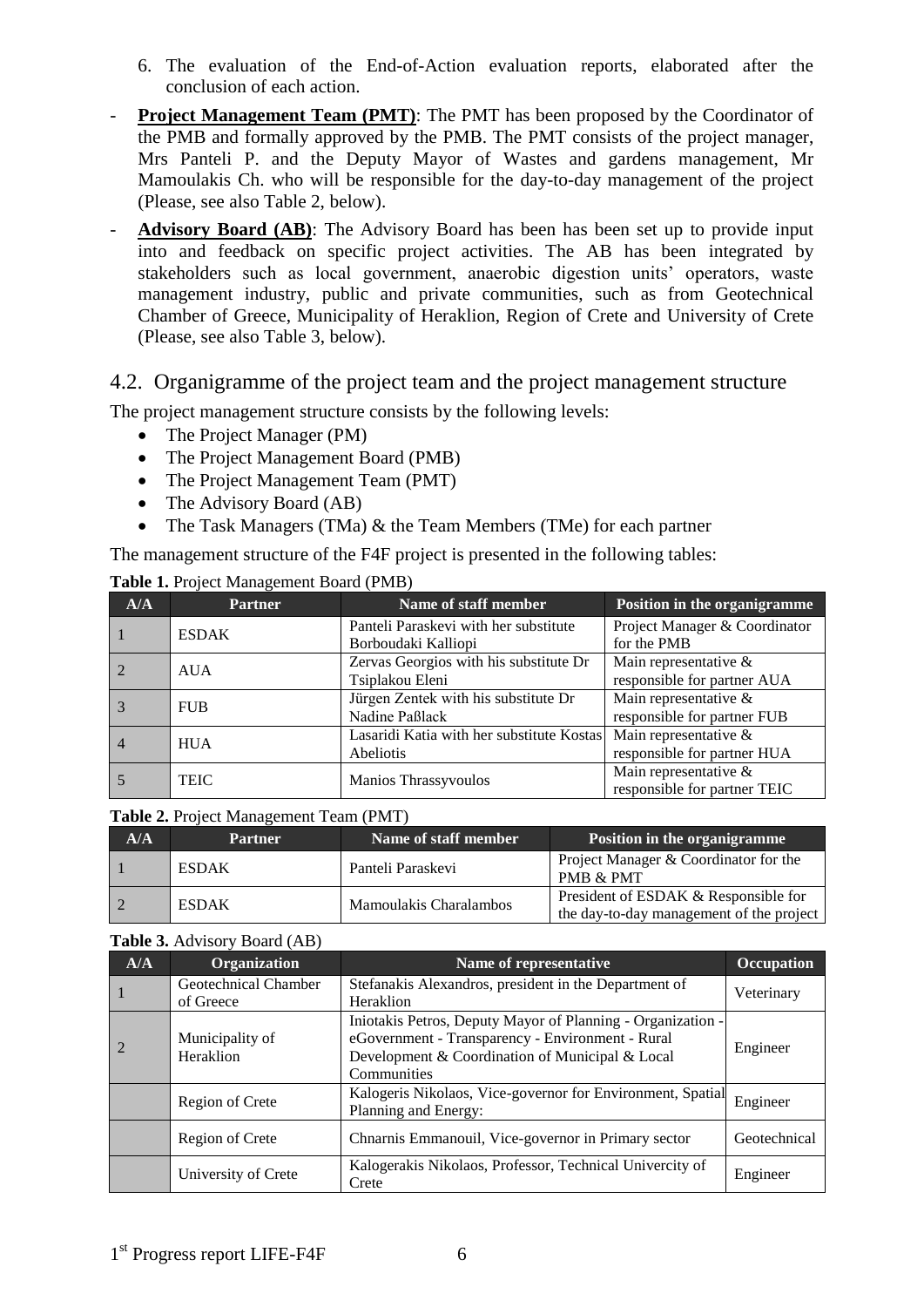| <b>Action</b>  | Name of staff member                                                                                                                                                           | <b>Occupational skill</b>                                                                                                                                                                                                                 | <b>Position in ESDAK</b>                                                                                                                                                                                                       | <b>Position in Action</b>                                                                                                                                                                                                                                                                                                                                                                                                                                                                                                                                                                                        |
|----------------|--------------------------------------------------------------------------------------------------------------------------------------------------------------------------------|-------------------------------------------------------------------------------------------------------------------------------------------------------------------------------------------------------------------------------------------|--------------------------------------------------------------------------------------------------------------------------------------------------------------------------------------------------------------------------------|------------------------------------------------------------------------------------------------------------------------------------------------------------------------------------------------------------------------------------------------------------------------------------------------------------------------------------------------------------------------------------------------------------------------------------------------------------------------------------------------------------------------------------------------------------------------------------------------------------------|
|                | 1. Giakoumaki Ioanna<br>2. Manassakis Georgios<br>3. Stylianidis Nikolaos                                                                                                      | 1. Senior Engineer/<br>Mechanical engineer<br>2. Administrative                                                                                                                                                                           | 1. Permanent staff (Task<br>manager)<br>2. Permanent staff (member)                                                                                                                                                            | 1. Participation in the meetings with hotel owners/managers, preparation and<br>sign cooperation agreements with hotels. Organization - supervising of relevant<br>activities.                                                                                                                                                                                                                                                                                                                                                                                                                                   |
| B1             | 4. Markomanolaki Anna<br>5. Panteli Paraskevi                                                                                                                                  | 3. Civil engineer<br>4. Administrative<br>5. Senior Engineer                                                                                                                                                                              | 3. Permanent staff (member)<br>4. Permanent staff (member)<br>5. Permanent staff (member)                                                                                                                                      | 2. Contact hotel managers and arrange the meetings<br>3. Director of Technical Services (check and sign every technical part)<br>4. Secretarial support (executive committee decisions, hotel questionnaires,<br>timesheets)<br>5. Participation in the meetings with hotel owners/managers                                                                                                                                                                                                                                                                                                                      |
| B2             | 1. Georgiou Maria<br>2. Lasithiotakis Michalis<br>3. Panteli Paraskevi<br>4. Giakoumaki Ioanna<br>5. Varouchas Georgios<br>6. Stylianidis Nikolaos                             | 1. Senior Engineer/ Chemical<br>engineer<br>2. Electrician mechanical<br>engineer<br>3. Senior Engineer<br>4. Senior Engineer/<br>Mechanical engineer<br>5. Administrative<br>6. Civil engineer                                           | 1. Permanent staff (Task<br>manager)<br>2. Permanent staff (member)<br>3. Permanent staff (member)<br>4. Permanent staff (member)<br>5. Permanent staff (member)<br>6. Permanent staff (member)                                | 1. Tender's preparation and development, building license and land uses,<br>operation and environmental license. Organization - supervising of relevant<br>activities.<br>2. Electrical part for tender preparation<br>3. New tendering legislation (L.4412/2016)<br>4. Mechanical part for tender preparation. Tender's preparation, development<br>and contractor selection process for supporting ESDAK in actions B2 & B3<br>mainly; monitoring of the relevant contract<br>5. Responsible for financials<br>6. Director of Technical Services (check and sign every technical part) and<br>building license |
| B <sub>3</sub> | 1. Georgiou Maria<br>2. Lasithiotakis Michalis<br>3. Stylianidis Nikolaos<br>4. Varouchas Georgios<br>5. Borboudaki Kalliopi<br>6. Manassakis Georgios<br>7. Giakoumaki Ioanna | 1. Senior Engineer/ Chemical<br>engineer<br>2. Electrician mechanical<br>engineer<br>3. Civil engineer<br>4. Administrative<br>5. Senior Engineer/Chemical<br>engineer<br>6. Administrative<br>7. Senior Engineer/<br>Mechanical engineer | 1. Permanent staff (Task<br>manager)<br>2. Permanent staff (member)<br>3. Permanent staff (member)<br>4. Permanent staff (member)<br>5. Permanent staff (member)<br>6. Permanent staff (member)<br>7. Permanent staff (member) | 1. Tender's development & preparation. Organization - supervising of relevant<br>activities.<br>2. Electrical part for tender preparation<br>3. Director of Technical Services (check and sign every technical part)<br>4. Responsible for financials<br>5. Way of food waste collection for tender preparation<br>6. Legal requirement for green procurements $&$ Administrative support<br>7. Mechanical part for tender preparation                                                                                                                                                                           |
| B4             | No personnel until now<br>for this action                                                                                                                                      |                                                                                                                                                                                                                                           |                                                                                                                                                                                                                                |                                                                                                                                                                                                                                                                                                                                                                                                                                                                                                                                                                                                                  |
| B <sub>5</sub> | No personnel until now<br>for this action                                                                                                                                      |                                                                                                                                                                                                                                           |                                                                                                                                                                                                                                |                                                                                                                                                                                                                                                                                                                                                                                                                                                                                                                                                                                                                  |
| <b>B6</b>      | No personnel until now<br>for this action                                                                                                                                      |                                                                                                                                                                                                                                           |                                                                                                                                                                                                                                |                                                                                                                                                                                                                                                                                                                                                                                                                                                                                                                                                                                                                  |
| B7             | No personnel until now<br>for this action                                                                                                                                      |                                                                                                                                                                                                                                           |                                                                                                                                                                                                                                |                                                                                                                                                                                                                                                                                                                                                                                                                                                                                                                                                                                                                  |

**Table 4.** ESDAK task managers & team members please indicate who is the task manager and who is a member of the team working for each action In the following tables, please add a column indicating what each person does in the particular task.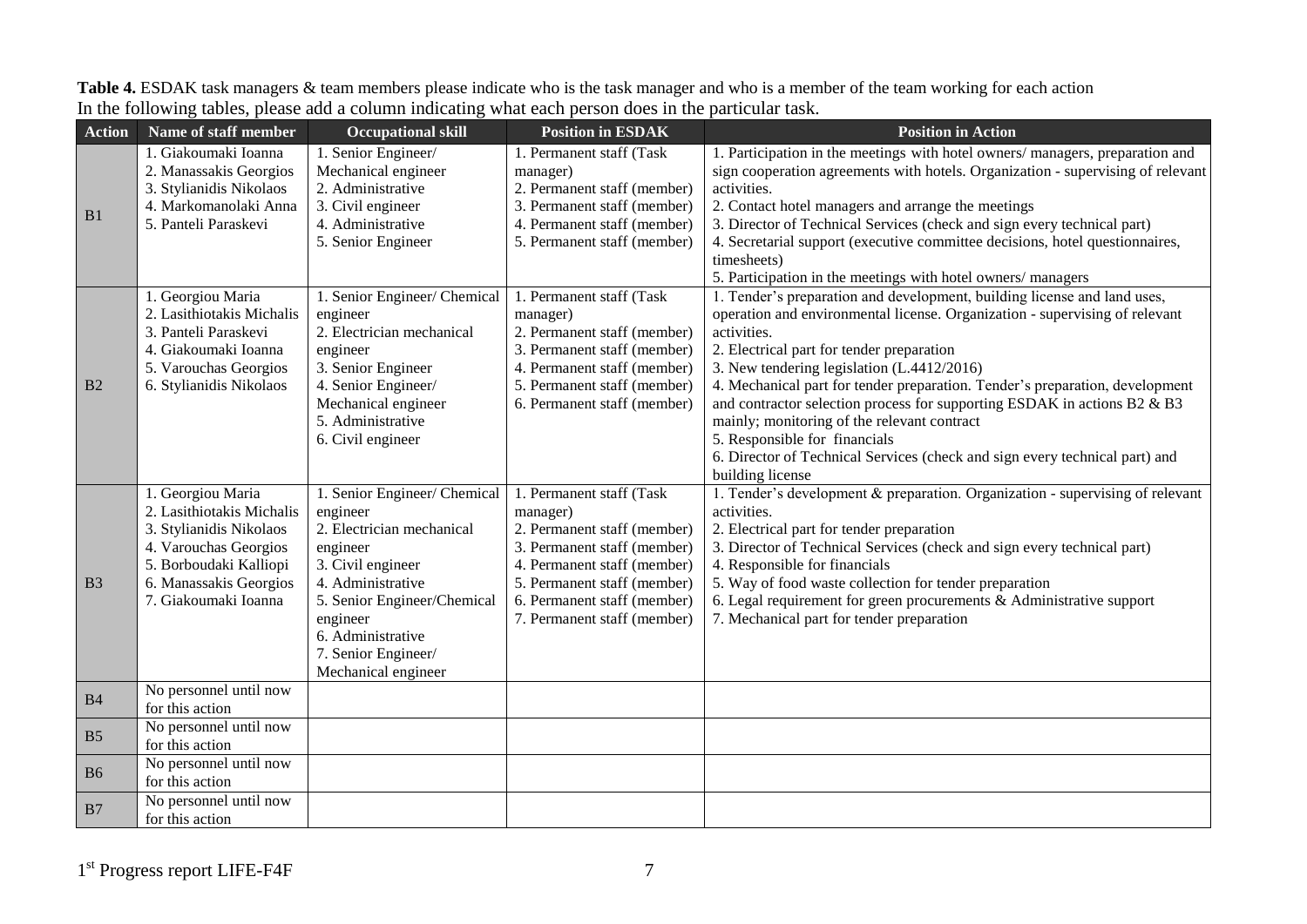| <b>Action</b>  | Name of staff member                          | <b>Occupational skill</b>                       | <b>Position in ESDAK</b>             | <b>Position in Action</b>                                                                                                                                |
|----------------|-----------------------------------------------|-------------------------------------------------|--------------------------------------|----------------------------------------------------------------------------------------------------------------------------------------------------------|
|                | . Panteli Paraskevi<br>2. Borboudaki Kalliopi | Senior Engineer<br>2. Senior Engineer/ Chemical | 1. Permanent staff (Task<br>manager) | 1. Responsible for the tender procedure and the monitoring of the contract for<br>supporting ESDAK in actions C1, D1 & E1. Organization - supervising of |
| C <sub>1</sub> |                                               | engineer                                        | 2. Permanent staff (member)          | relevant activities.                                                                                                                                     |
|                |                                               |                                                 |                                      | 2. Tender's preparation, development and contractor selection process for<br>supporting ESDAK in actions C1, D1 & E1                                     |
|                | 1. Panteli Paraskevi                          | 1. Senior Engineer                              | 1. Permanent staff (Task             | 1. Tender's development, sign agreement and the monitoring of the relevant                                                                               |
|                | 2. Markomanolaki Anna                         | 2. Administrative                               | manager)                             | contract. Organization - supervising of the dissemination activities.                                                                                    |
|                | 3. Stylianidis Nikolaos                       | 3. Civil engineer                               | 2. Permanent staff (member)          | 2. Secretarial support (executive committee decisions provision of material to                                                                           |
|                | 4. Borboudaki Kalliopi                        | 4. Senior Engineer/Chemical                     | 3. Permanent staff (member)          | the contractor, programming and control of dissemination activities,)                                                                                    |
| D1             | 5. Giakoumaki Ioanna                          | engineer                                        | 4. Permanent staff (member)          | 3. Participation $\&$ presentation for the first open day                                                                                                |
|                |                                               | 5. Senior Engineer/                             | 5. Permanent staff (member)          | 4. Participation (oral presentation) in Athens 2017 conference and presentation                                                                          |
|                |                                               | Mechanical engineer                             |                                      | for the first open day                                                                                                                                   |
|                |                                               |                                                 |                                      | 5. Participation (poster) in Athens 2017 conference and presentation for the                                                                             |
|                |                                               |                                                 |                                      | first open day                                                                                                                                           |
|                | 1. Panteli Paraskevi                          | . Senior Engineer                               | 1. Permanent staff (Task             | 1. Grant Agreement signature & Partnership agreements preparation and                                                                                    |
|                | 2. Varouchas Georgios                         | 2. Administrative                               | manager)                             | signature, preparation and participation in the project meetings and                                                                                     |
|                | 3. Giakoumaki Ioanna                          | 3. Senior Engineer/                             | 2. Permanent staff (member)          | monitoring meeting. Preparation of the $1st$ progress report                                                                                             |
|                | 4. Georgiou Maria                             | Mechanical engineer                             | 3. Permanent staff (member)          | 2. Participation in the meeting                                                                                                                          |
|                | 5. Borboudaki Kalliopi                        | 4. Senior Engineer/ Chemical                    | 4. Permanent staff (member)          | 3. Preparation and participation in the meetings                                                                                                         |
| E1             | 6. Manassakis Georgios                        | engineer                                        | 5. Permanent staff (member)          | 4. Preparation and participation in the meetings                                                                                                         |
|                | 7. Stylianidis Nikolaos                       | 5. Senior Engineer/ Chemical                    | 6. Permanent staff (member)          | 5. Preparation and participation in the meetings                                                                                                         |
|                | 8. Markomanolaki Anna                         | engineer                                        | 7. Permanent staff (member)          | 6. Participation in the meeting                                                                                                                          |
|                |                                               | 6. Administrative                               | 8. Permanent staff (member)          | 7. Preparation and participation in the meetings                                                                                                         |
|                |                                               | 7. Civil engineer                               |                                      | 8. Secretarial support for the meetings                                                                                                                  |
|                |                                               | 8. Administrative                               |                                      |                                                                                                                                                          |

### **Table 5.** AUA task managers & team members

| <b>Action</b>  | Name of staff member             | <b>Occupational skill</b> | <b>Position in AUA</b>           | <b>Position in Action</b>                         |
|----------------|----------------------------------|---------------------------|----------------------------------|---------------------------------------------------|
| B1             | No personnel until now for this  |                           |                                  |                                                   |
|                | action                           |                           |                                  |                                                   |
| B <sub>2</sub> | No personnel until now for this  |                           |                                  |                                                   |
|                | action                           |                           |                                  |                                                   |
|                | . George Zervas                  | Animal Nutritionist       | Professor (Task manager)         | <b>.AUA</b> team Coordinator                      |
| B <sub>3</sub> | 2. Eleni Tsiplakou               | 2. Animal Nutritionist    | 2. Assist. Professor (member)    | 2. Literature review of the relevant legislation. |
|                | 3. Maria Koukouli                | 3. Financial Management   | 3. Financial Management (member) | 3. Responsible for the financials                 |
|                | No working hours spent on this   |                           |                                  |                                                   |
| B <sub>4</sub> | action from the beginning of the |                           |                                  |                                                   |
|                | project until $31/07/2017$       |                           |                                  |                                                   |
|                | No working hours spent on this   |                           |                                  |                                                   |
| B <sub>5</sub> | action from the beginning of the |                           |                                  |                                                   |
|                | project until 31/07/2017         |                           |                                  |                                                   |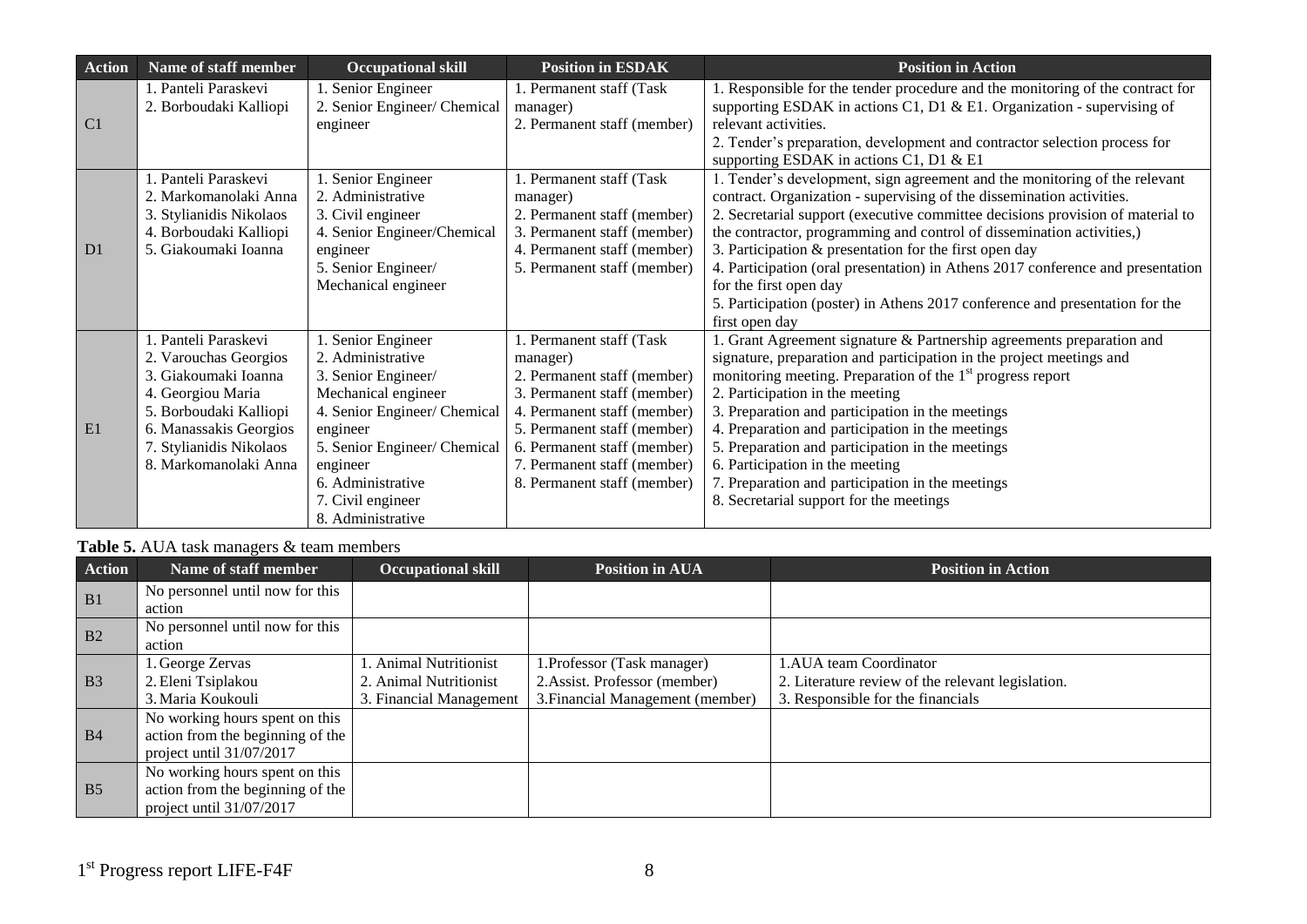| <b>Action</b>  | Name of staff member             | <b>Occupational skill</b> | <b>Position in AUA</b>        | <b>Position in Action</b>         |
|----------------|----------------------------------|---------------------------|-------------------------------|-----------------------------------|
|                | No working hours spent on this   |                           |                               |                                   |
| <b>B6</b>      | action from the beginning of the |                           |                               |                                   |
|                | project until $31/07/2017$       |                           |                               |                                   |
|                | No working hours spent on this   |                           |                               |                                   |
| B7             | action from the beginning of the |                           |                               |                                   |
|                | project until $31/07/2017$       |                           |                               |                                   |
|                | No working hours spent on this   |                           |                               |                                   |
| C <sub>1</sub> | action from the beginning of the |                           |                               |                                   |
|                | project until $31/07/2017$       |                           |                               |                                   |
|                | No working hours spent on this   |                           |                               |                                   |
| D1             | action from the beginning of the |                           |                               |                                   |
|                | project until 31/07/2017         |                           |                               |                                   |
| E1             | 1. George Zervas                 | . Animal Nutritionist     | . Professor (Task manager)    | Participation in project meetings |
|                | 2. Eleni Tsiplakou               | 2. Animal Nutritionist    | 2. Assist. Professor (member) |                                   |

#### Table 6. FUB task managers & team members

| <b>Action</b>  | Name of staff<br>member | Occupational<br>skill | <b>Position in FUB</b>                                                     | <b>Position in Action</b>                                         |
|----------------|-------------------------|-----------------------|----------------------------------------------------------------------------|-------------------------------------------------------------------|
|                | 1. Prof. Jürgen Zentek  | 1. Veterinarian       | 1. Professor, Head of the Institute of Animal Nutrition                    | No working hours spent on this action from the beginning of       |
| B <sub>1</sub> | 2. Dr. Nadine Paßlack   | 2. Veterinarian       | 2. Post-Doc at the Institute of Animal Nutrition<br>Both are task managers | the project until $31/07/2017$                                    |
|                | 1. Prof. Jürgen Zentek  | 1. Veterinarian       | Professor, Head of the Institute of Animal Nutrition                       | No working hours spent on this action from the beginning of       |
| B <sub>2</sub> | 2. Dr. Nadine Paßlack   | 2. Veterinarian       | 2. Post-Doc at the Institute of Animal Nutrition                           | the project until $31/07/2017$                                    |
|                |                         |                       | Both are task managers                                                     |                                                                   |
|                | 1. Prof. Jürgen Zentek  | 1. Veterinarian       | . Professor, Head of the Institute of Animal Nutrition                     | No working hours spent on this action from the beginning of       |
| B <sub>3</sub> | 2. Dr. Nadine Paßlack   | 2. Veterinarian       | 2. Post-Doc at the Institute of Animal Nutrition<br>Both are task managers | the project until $31/07/2017$                                    |
|                | 1. Prof. Jürgen Zentek  | 1. Veterinarian       | 1. Professor, Head of the Institute of Animal Nutrition                    | No working hours spent on this action from the beginning of       |
| B <sub>4</sub> | 2. Dr. Nadine Paßlack   | 2. Veterinarian       | 2. Post-Doc at the Institute of Animal Nutrition                           | the project until $31/07/2017$                                    |
|                |                         |                       | Both are task managers                                                     |                                                                   |
|                | 1. Prof. Jürgen Zentek  | 1. Veterinarian       | . Professor, Head of the Institute of Animal Nutrition                     | 1. Literature review (food waste, nutrition, fibre, protein, cats |
|                | 2. Dr. Nadine Paßlack   | 2. Veterinarian       | 2. Post-Doc at the Institute of Animal Nutrition                           | and dogs); work on the animal care and use protocol;              |
|                |                         |                       | Both are task managers                                                     | coordination and supervision of the establishment of analytical   |
| B <sub>5</sub> |                         |                       |                                                                            | methods (see $B.5.1$ )                                            |
|                |                         |                       |                                                                            | 2. Literature review (food waste, nutrition, fibre, protein, cats |
|                |                         |                       |                                                                            | and dogs); work on the animal care and use protocol;              |
|                |                         |                       |                                                                            | coordination and supervision of the establishment of analytical   |
|                |                         |                       |                                                                            | methods (see $B.5.1$ )                                            |
|                | 1. Prof. Jürgen Zentek  | 1. Veterinarian       | Professor, Head of the Institute of Animal Nutrition                       | No working hours spent on this action from the beginning of       |
| <b>B6</b>      | 2. Dr. Nadine Paßlack   | 2. Veterinarian       | 2. Post-Doc at the Institute of Animal Nutrition                           | the project until $31/07/2017$                                    |
|                |                         |                       | Both are task managers                                                     |                                                                   |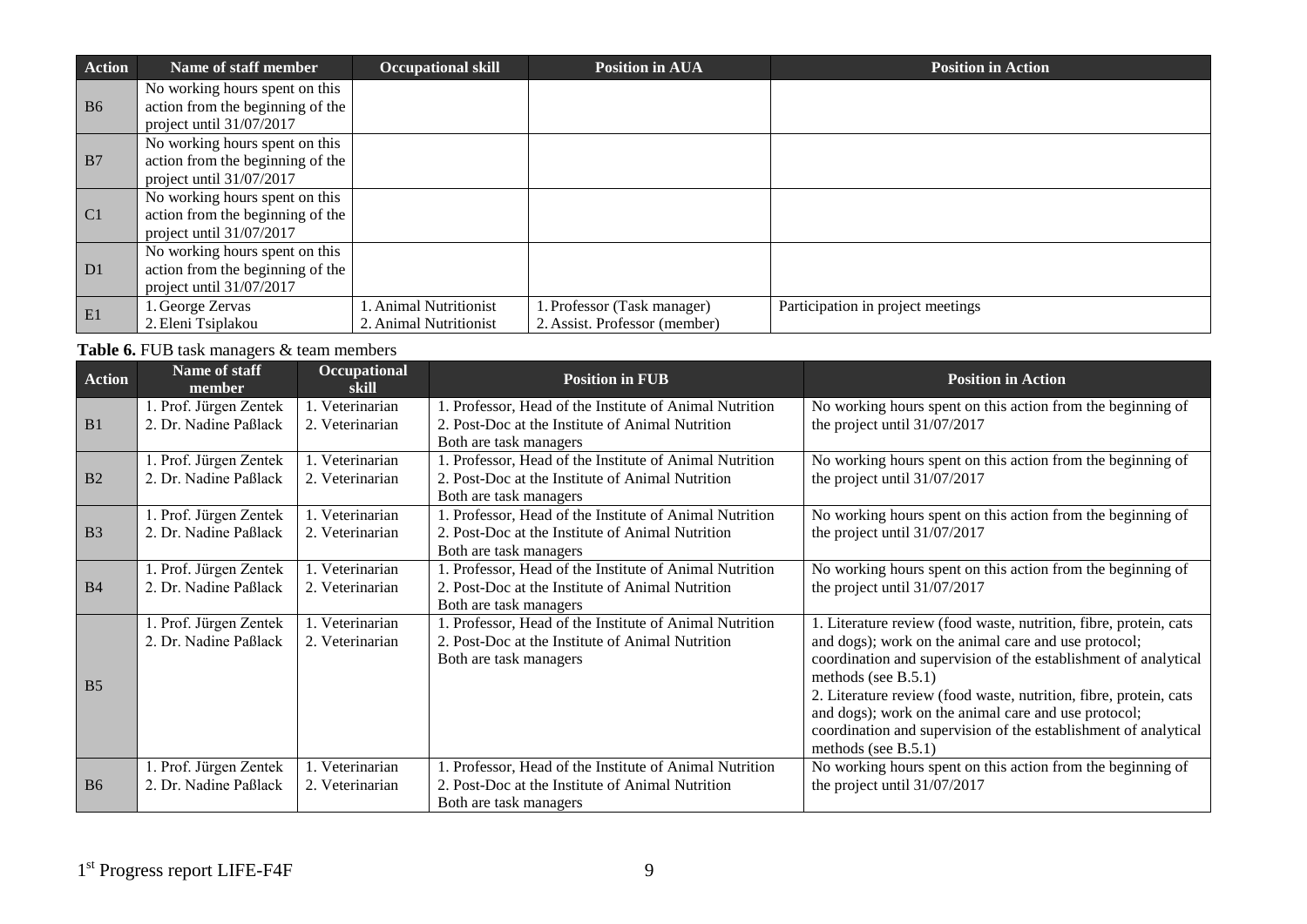| <b>Action</b>  | Name of staff<br>member                        | <b>Occupational</b><br>skill       | <b>Position in FUB</b>                                                                                     | <b>Position in Action</b>                                                                   |
|----------------|------------------------------------------------|------------------------------------|------------------------------------------------------------------------------------------------------------|---------------------------------------------------------------------------------------------|
| B7             | . Prof. Jürgen Zentek<br>2. Dr. Nadine Paßlack | 1. Veterinarian<br>2. Veterinarian | . Professor, Head of the Institute of Animal Nutrition<br>2. Post-Doc at the Institute of Animal Nutrition | No working hours spent on this action from the beginning of<br>the project until 31/07/2017 |
|                |                                                |                                    | Both are task managers                                                                                     |                                                                                             |
|                | . Prof. Jürgen Zentek                          | 1. Veterinarian                    | . Professor, Head of the Institute of Animal Nutrition                                                     | No working hours spent on this action from the beginning of                                 |
| C <sub>1</sub> | 2. Dr. Nadine Paßlack                          | 2. Veterinarian                    | 2. Post-Doc at the Institute of Animal Nutrition                                                           | the project until 31/07/2017                                                                |
|                |                                                |                                    | Both are task managers                                                                                     |                                                                                             |
|                | . Prof. Jürgen Zentek                          | l. Veterinarian                    | . Professor, Head of the Institute of Animal Nutrition                                                     | No working hours spent on this action from the beginning of                                 |
| D <sub>1</sub> | 2. Dr. Nadine Paßlack                          | 2. Veterinarian                    | 2. Post-Doc at the Institute of Animal Nutrition                                                           | the project until 31/07/2017                                                                |
|                |                                                |                                    | Both are task managers                                                                                     |                                                                                             |
|                | . Prof. Jürgen Zentek                          | 1. Veterinarian                    | . Professor, Head of the Institute of Animal Nutrition                                                     | 1. Preparation for the project meeting and monitoring meeting;                              |
| E1             | 2. Dr. Nadine Paßlack                          | 2. Veterinarian                    | 2. Post-Doc at the Institute of Animal Nutrition                                                           | Preparation of the $1st$ progress report                                                    |
|                |                                                |                                    |                                                                                                            | 2. Preparation for the project meeting and monitoring meeting;                              |
|                |                                                |                                    |                                                                                                            | Preparation of the $1st$ progress report                                                    |

#### Table 7. HUA task managers & team members

| <b>Action</b>  | Name of staff member                                                                                                                                     | <b>Occupational skill</b>                                                                                                                                                                                                | <b>Position in HUA</b>                                                                                                                                                                     | <b>Position in Action</b>                                                                                                                                                                                                                                                                                                                                                                                                                                                                                                                                                                                                                                                                                                                                                                                             |
|----------------|----------------------------------------------------------------------------------------------------------------------------------------------------------|--------------------------------------------------------------------------------------------------------------------------------------------------------------------------------------------------------------------------|--------------------------------------------------------------------------------------------------------------------------------------------------------------------------------------------|-----------------------------------------------------------------------------------------------------------------------------------------------------------------------------------------------------------------------------------------------------------------------------------------------------------------------------------------------------------------------------------------------------------------------------------------------------------------------------------------------------------------------------------------------------------------------------------------------------------------------------------------------------------------------------------------------------------------------------------------------------------------------------------------------------------------------|
| B <sub>1</sub> | 1. Lasaridi Katia<br>Abeliotis Kostas<br>Tragaki Alexandra<br>3.<br>Kyriakou Adamantini<br>Fragkopoulou Elisavet<br>6. Kalogeropoulos<br><b>Nikolaos</b> | <b>Environmental Management</b><br><b>Environmental Engineering</b><br>2.<br>3. Statistics / Data Analysis<br>4. Microbiology<br>5. Biochemistry & Natural<br><b>Resources</b><br>6. Food and Environmental<br>Chemistry | 1. Professor (Task manager)<br>Associate Professor<br>2.<br>Associate Professor<br>3.<br>Associate Professor<br>4.<br><b>Assistant Professor</b><br>5.<br><b>Associate Professor</b><br>6. | 1. HUA team coordination; literature review (food waste, waste<br>analysis, routing); work on routing specifications<br>Literature review (food waste, waste analysis, routing); work on<br>evaluation of source separation systems and developing waste<br>analysis protocols.<br>Literature review (food waste, waste analysis); work on<br>3.<br>developing waste analysis protocol and hotel survey.<br>Literature review (food waste, microbiological analysis of food<br>4.<br>waste); work on food waste microbiological analysis protocols.<br>Literature review (food waste); preparatory work on food waste<br>analysis and evaluation (protocols, classification etc.)<br>Literature review (food waste); preparatory work on food waste<br>6.<br>analysis and evaluation (protocols, classification etc.) |
| B <sub>2</sub> | No personnel for this action                                                                                                                             |                                                                                                                                                                                                                          |                                                                                                                                                                                            |                                                                                                                                                                                                                                                                                                                                                                                                                                                                                                                                                                                                                                                                                                                                                                                                                       |
| B <sub>3</sub> | No personnel until now for<br>this action                                                                                                                |                                                                                                                                                                                                                          |                                                                                                                                                                                            |                                                                                                                                                                                                                                                                                                                                                                                                                                                                                                                                                                                                                                                                                                                                                                                                                       |
| <b>B4</b>      | No personnel for this action                                                                                                                             |                                                                                                                                                                                                                          |                                                                                                                                                                                            |                                                                                                                                                                                                                                                                                                                                                                                                                                                                                                                                                                                                                                                                                                                                                                                                                       |
| B <sub>5</sub> | No personnel for this action                                                                                                                             |                                                                                                                                                                                                                          |                                                                                                                                                                                            |                                                                                                                                                                                                                                                                                                                                                                                                                                                                                                                                                                                                                                                                                                                                                                                                                       |
| <b>B6</b>      | No personnel until now for<br>this action                                                                                                                |                                                                                                                                                                                                                          |                                                                                                                                                                                            |                                                                                                                                                                                                                                                                                                                                                                                                                                                                                                                                                                                                                                                                                                                                                                                                                       |
| B7             | No personnel until now for<br>this action                                                                                                                |                                                                                                                                                                                                                          |                                                                                                                                                                                            |                                                                                                                                                                                                                                                                                                                                                                                                                                                                                                                                                                                                                                                                                                                                                                                                                       |
| C <sub>1</sub> | No personnel until now for                                                                                                                               |                                                                                                                                                                                                                          |                                                                                                                                                                                            |                                                                                                                                                                                                                                                                                                                                                                                                                                                                                                                                                                                                                                                                                                                                                                                                                       |

1<sup>st</sup> Progress report LIFE-F4F 10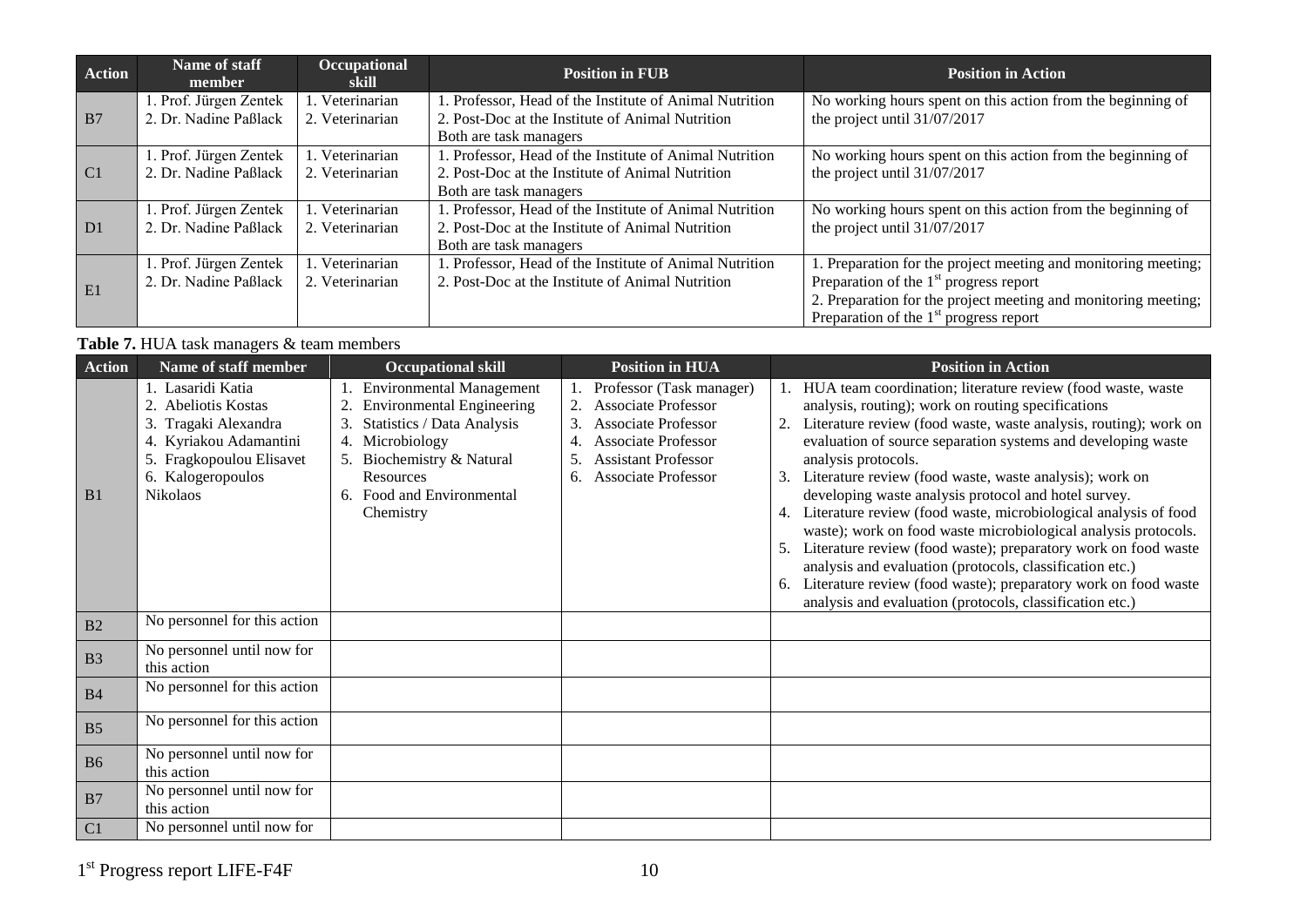| <b>Action</b>  | Name of staff member                      | <b>Occupational skill</b>                              | <b>Position in HUA</b>                          | <b>Position in Action</b>                                                                                                                                                           |
|----------------|-------------------------------------------|--------------------------------------------------------|-------------------------------------------------|-------------------------------------------------------------------------------------------------------------------------------------------------------------------------------------|
|                | this action                               |                                                        |                                                 |                                                                                                                                                                                     |
| D <sub>1</sub> | No personnel until now for<br>this action |                                                        |                                                 |                                                                                                                                                                                     |
| E1             | 1. Lasaridi Katia<br>2. Abeliotis Kostas  | 1. Environmental Engineer<br>2. Environmental Engineer | Professor (Task Manager)<br>Associate Professor | 1. HUA team Coordination; participation in project meetings and<br>$1st$ project report preparation<br>2. Participation in project meetings and $1st$ project report<br>preparation |

| Table 8. TEIC task managers & team members |  |
|--------------------------------------------|--|
|--------------------------------------------|--|

| <b>Action</b>  | Name of staff member                                                                                                                                                                        | <b>Occupational skill</b>                                                                                                                               | <b>Position in TEIC</b>                                                                                                                                                                                                                 | <b>Position in Action</b>                                                                                                                                                                                                                                                                                                                                                                                                                                                             |
|----------------|---------------------------------------------------------------------------------------------------------------------------------------------------------------------------------------------|---------------------------------------------------------------------------------------------------------------------------------------------------------|-----------------------------------------------------------------------------------------------------------------------------------------------------------------------------------------------------------------------------------------|---------------------------------------------------------------------------------------------------------------------------------------------------------------------------------------------------------------------------------------------------------------------------------------------------------------------------------------------------------------------------------------------------------------------------------------------------------------------------------------|
| B1             | 1. Manios Thrassyvoulos<br>2. Dragassaki Magdalini                                                                                                                                          | 1. Chemical engineer & Agriculturist<br>2. Agriculturist                                                                                                | 1.TEIC team Coordination / Professor<br>(Task manager)<br>2. Assistant Professor (member)                                                                                                                                               | 1. TEIC team Coordination<br>2. Participation in selected hotels<br>source separation system qualitatively<br>and quantitatively survey                                                                                                                                                                                                                                                                                                                                               |
| B2             | 1. Manios Thrassyvoulos<br>2. Dragassaki Magdalini<br>3. Karapidakis Emmanouil<br>4. Loulakakis Konstantinos<br>5. Panagiotakis Spiridon<br>6. Papadimitriou Michalis<br>7. Sakkas Nikolaos | . Chemical engineer & Agriculturist<br>2. Agriculturist<br>3. Engineer<br>4. Agriculturist<br>5. Assistant Professor<br>6. Agriculturist<br>7. Engineer | 1. TEIC team Coordination / Professor<br>(Task manager)<br>2. Assistant Professor (member)<br>3. Assoc. Professor/Engineer (member)<br>4. Professor (member)<br>5. Professor (member)<br>6. Professor (member)<br>7. Professor (member) | 1. TEIC team Coordination<br>2. Providing data for the solar drying<br>pilot unit construction<br>3. Designing the solar heating system<br>for the pilot unit<br>4. Designing the solar drying turners<br>and various other equipment<br>5. Designing the building for sorting<br>and grinding and the solar drying halls<br>6. Designing the building for sorting<br>and grinding and the solar drying halls<br>7. Designing the solar drying turners<br>and various other equipment |
| B <sub>3</sub> | 1. Manios Thrassyvoulos<br>2. Loulakakis Konstantinos<br>3. Markakis Georgios<br>4. Panagiotakis Spiridon                                                                                   | . Chemical engineer & Agriculturist<br>2. Agriculturist<br>3. Mathematician<br>4. Assistant Professor                                                   | 1. TEIC team Coordination / Professor<br>(Task manager)<br>2. Professor (member)<br>3. Professor (member)<br>4. Assistant Professor (member)                                                                                            | 1. TEIC team Coordination<br>2. Advisory work for the production<br>process in the pilot unit<br>3. Literature review concerning<br>monitoring of the mass balance in the<br>pilot unit<br>4. Participation in the coordination of<br>progress of the action                                                                                                                                                                                                                          |
| B <sub>4</sub> | 1. Papadimitriou Michalis                                                                                                                                                                   | 1. Agriculturist                                                                                                                                        | 1. Professor (Task manager)                                                                                                                                                                                                             | 1. Literature review concerning analyze<br>of the produced product quality                                                                                                                                                                                                                                                                                                                                                                                                            |
| B <sub>5</sub> | 1. Karapidakis Emmanouil                                                                                                                                                                    | 1. Engineer                                                                                                                                             | 1. Assoc. Professor (Task manager)                                                                                                                                                                                                      | 1. Literature review concerning<br>indications of shortcomings of the<br>production process, in relation to the<br>product's use for pet food                                                                                                                                                                                                                                                                                                                                         |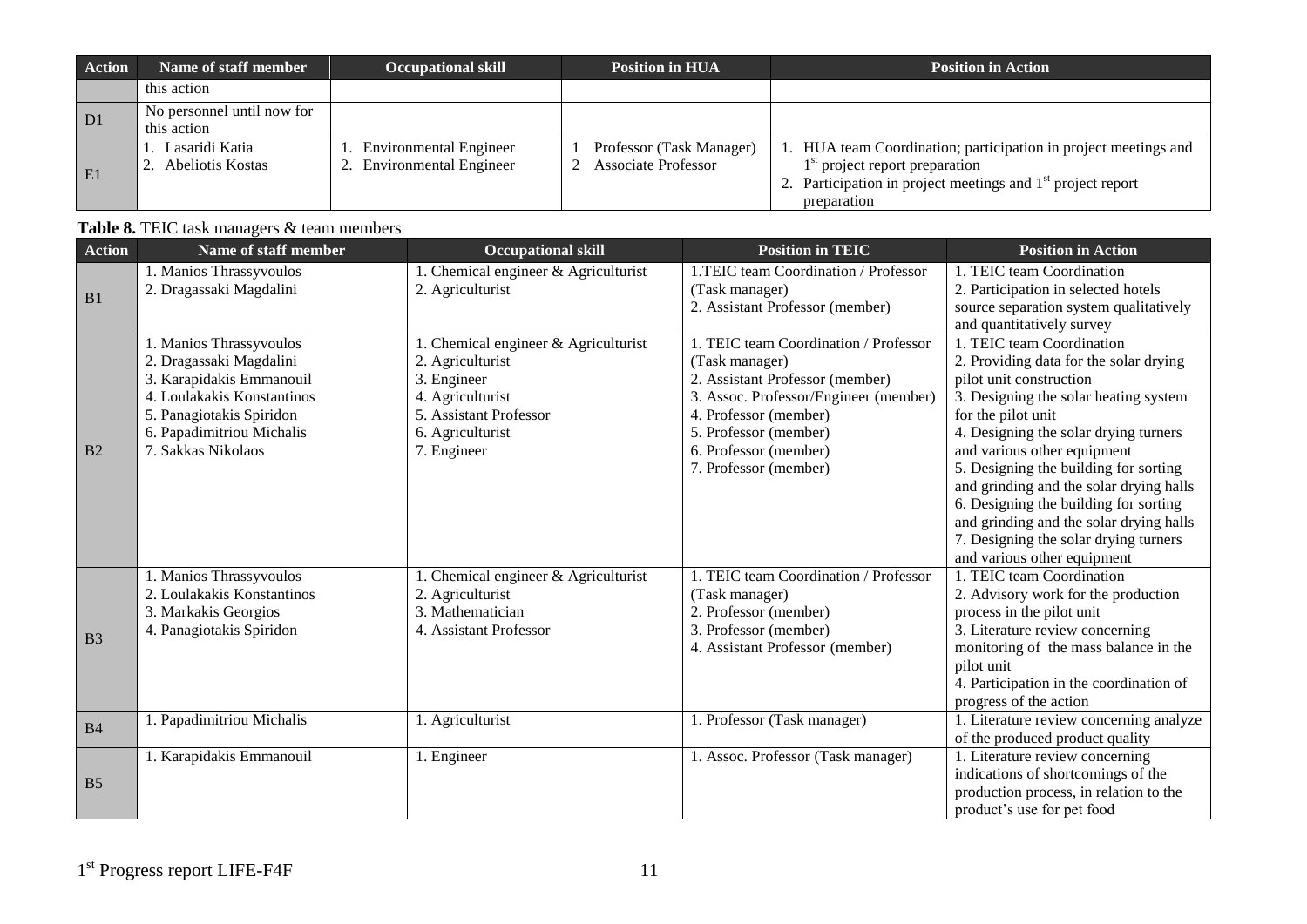| <b>Action</b>  | Name of staff member                                  | <b>Occupational skill</b>                                 | <b>Position in TEIC</b>                                                                   | <b>Position in Action</b>                                                                                                                                                |
|----------------|-------------------------------------------------------|-----------------------------------------------------------|-------------------------------------------------------------------------------------------|--------------------------------------------------------------------------------------------------------------------------------------------------------------------------|
| <b>B6</b>      | No personnel until now for this action                |                                                           |                                                                                           |                                                                                                                                                                          |
| B7             | No personnel until now for this action                |                                                           |                                                                                           |                                                                                                                                                                          |
| C <sub>1</sub> | 1. Manios Thrassyvoulos<br>2. Loulakakis Konstantinos | . Chemical engineer $&$ Agriculturist<br>2. Agriculturist | 1.TEIC team Coordination / Professor<br>(Task manager)<br>2. Professor (member)           | 1. TEIC team Coordination<br>2. Coordination of works in order to<br>assess the impact of the project<br>(preparation for first assessment of<br>performance indicators) |
| D <sub>1</sub> | 1. Manios Thrassyvoulos<br>2. Dimou Irini             | 1. Chemical engineer & Agriculturist<br>2. Economist      | 1.TEIC team Coordination / Professor<br>(Task manager)<br>2. Assistant Professor (member) | 1. TEIC team Coordination<br>2. Participate in networking with other<br>European programs. Preparation of a<br>publicity plan (Networking report)                        |
| E1             | 1. Manios Thrassyvoulos<br>2. Loulakakis Konstantinos | 1. Chemical engineer & Agriculturist<br>2. Agriculturist  | 1.TEIC team Coordination / Professor<br>(Task manager)<br>2. Professor (member)           | 1. TEIC team Coordination,<br>Participation in project meetings<br>2. Participation in project management<br>(1st Progress report)                                       |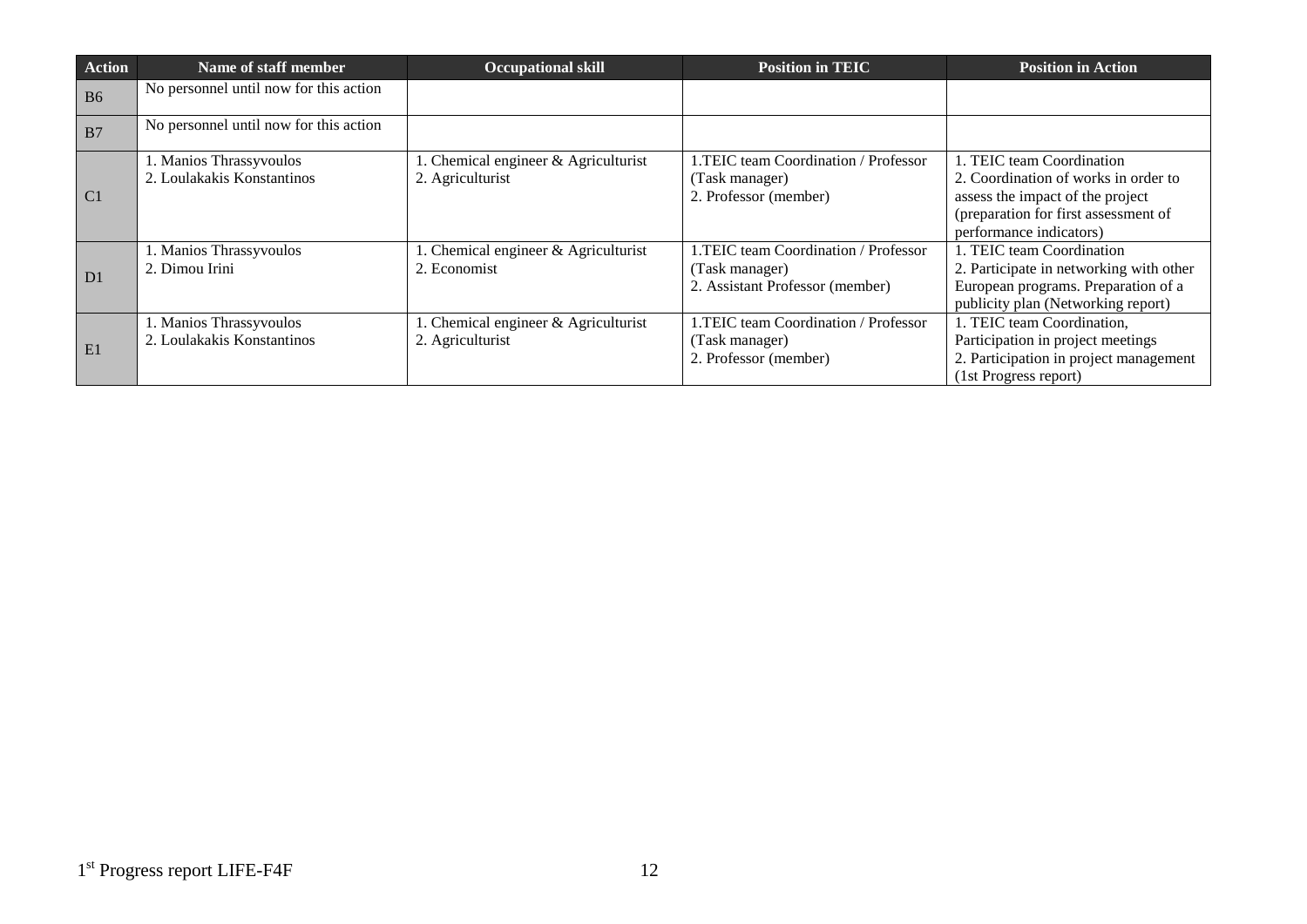The organigramme of the Project is presented in Figure 1 below.



**Figure 1.** LIFE-F4F organigramme

#### <span id="page-12-0"></span>4.3. Partnership agreements status (incl. date of signature) and key content

The partnership agreements between the Coordinating Beneficiary (ESDAK) and each Associated Beneficiary were signed on the following dates:

- between ESDAK and TEIC, on  $5<sup>th</sup>$  of December, 2016
- between ESDAK and AUA, on  $5<sup>th</sup>$  of December, 2016
- between ESDAK and HUA, on  $5<sup>th</sup>$  of December, 2016
- between ESDAK and FUB, on  $9<sup>th</sup>$  of December, 2016

The LIFE+ template has been used for the development of the partnership agreements. The partnership agreements are provided in **Annex 1**.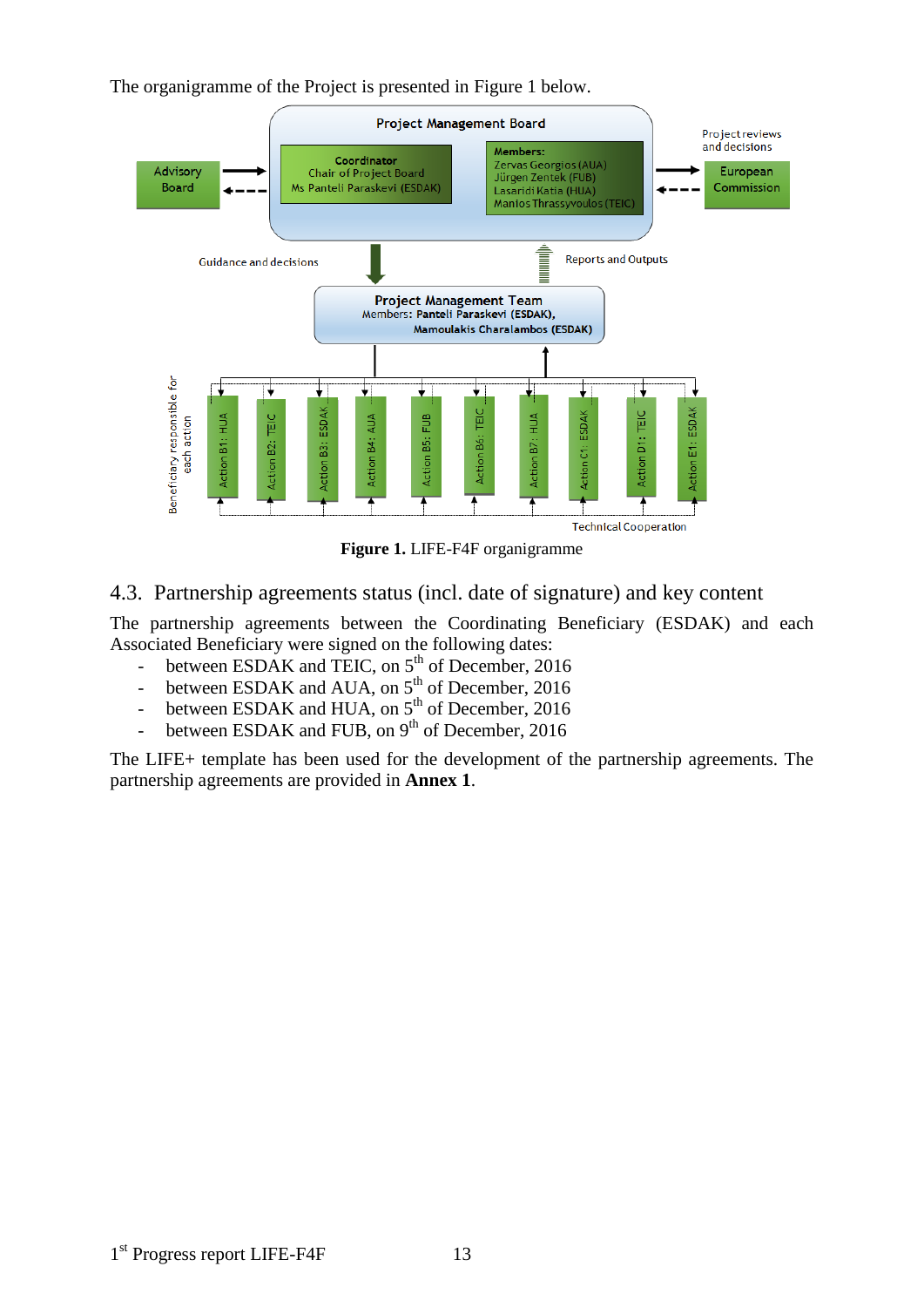## <span id="page-13-0"></span>5.Technical part

It is noticeable that the food and drink value chain in the EU causes 17% of our direct greenhouse gas emissions and 28% of material resource use, with our consumption patterns having global impacts, in particular related to the consumption of animal proteins and water use. When the environmental impacts of the life cycle food waste are quantified, i.e. not only those linked to the management of food waste (transport, treatment, disposal), but also those generated during the other stages of the life cycle of food, before it becomes waste, it is estimated that food waste generates at least 170Mt of  $CO<sub>2</sub>$  each year, a figure that represents more than 3% of the total EU-27 emissions in 2010.

In the EU it is estimated that 90 million tn of food wastes are produced every year, an equivalent of 180 Kg per person. As an average, EU presents a better rate of utilization in composting / anaerobic digestion than the USA, but in some countries and especially in the south, the majority of food waste ends up in landfill. In Greece for example, in 2013 more than 95% of food wastes end up in landfill, either directly or indirectly. Waste prevention has been the paramount objective of both national and EU waste management policies for many years. However, limited progress has been made so far in transforming this objective into practical action. Neither the Community, nor the national targets set in the past have been satisfactorily met, in Greece and generally in the Mediterranean region of the EU. Moreover, prevention measures are seldom considered as part of waste management and less effort goes into waste prevention than into its recycling and recovery, which are placed lower in the waste hierarchy.

The F4F process comes to tackle all the above issues, since:

- Supports the implementation of source separation schemes for food wastes, since through that separation they become a valuable raw material for the production of feed.
- It is an excellent example of cycling economy, where the wastes of one process, becomes the raw material for another one. This is waste prevention at its best.
- It's a recycling and reuse process, since food wastes are reused to produce again food (meat). The F4F process is not considered as a waste management process but as a feed producing one.
- It's a low energy/ carbon emission process, since solar power is used (directly and indirectly) to treat the wastes and the possible transformation of used vegetable oils.

The main action in the F4F project is the development and operation of a pilot unit producing 40-50 tn of feed/annum. For its construction and operation, as well as evaluation, the main means that will be utilized is the experience and technical and scientific adequacy of the involved partners. In relation to the objectives and the progress per each action, the following paragraphs have been developed.

### <span id="page-13-1"></span>5.1. Progress per action

<span id="page-13-2"></span>5.1.1. Action B.1. Development of the Source Separated Food Waste Collection System

| Foreseen start date: $01/09/2016$ | Actual start date: $01/09/2016$              |
|-----------------------------------|----------------------------------------------|
| Foreseen end date: $31/12/2017$   | Actual (or anticipated) end date: 31/12/2017 |

#### **Activity B.1.1: From the kitchen and the table to the F4F unit – evaluating source separation systems, selecting hotels, designing optimum collection route.**

The characteristics of 24 hotels (28 hotels were approached) identified and the different waste management activities of the hotels were recorded, through questionnaires and interviews with the hotel managers or the food and beverages managers. The initial period of the project will be carried out during the autumn/ winter of 2017 and the required quantity of food wastes will be ensured. The three of the four selected hotels are open all year (city hotels) and the fourth is open almost 70% of the year and it has been estimated that their total food waste production will be able to fully cover the needs of the project. As it is stated in the project's

1<sup>st</sup> Progress report LIFE-F4F 14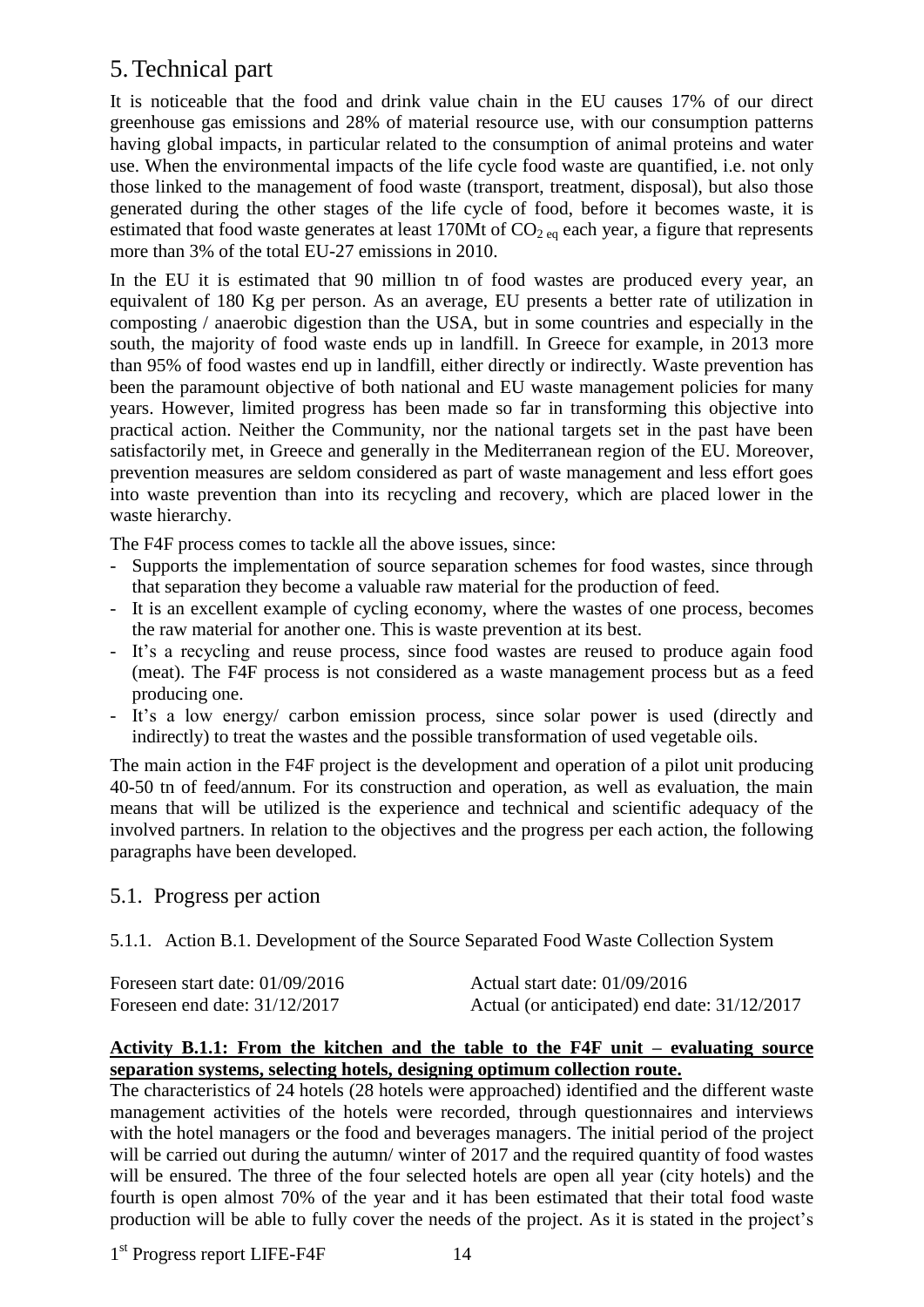proposal 2 – 3 hotels will be needed. However, these four hotels have been selected in order to ensure the minimum collected daily quantity of 1-1.5 tonnes of organic wastes. Relevant signed cooperation agreements, a list with all selected hotels and a sample with a filled in questionnaire are attached in Annex 2, Sub-Annex 2.1.

The HUA working team developed the state of the art methodology for conducting the compositional analysis of segregated municipal biowaste for the hotels. The methodology was based on different technical reports, standards and scientific papers given that an international standard methodology has not been established up until now, while a variety of categorisation systems has been developed due to the different focus and objectives of each study. The methodology developed includes procedures for the collection of a representative sample of unprocessed waste from the waste collection vehicle, manual sorting of the waste into individual waste components, data recording and reporting of the results. Overall, forty six (46) batches of source segregated food waste will be analysed, whereas eight (8) parametersincluding the compositional analysis, will be quantified in order to characterise effectively the sorted organic material.

The provisions of the developed protocol was embedded to the tender documents for service provision: «Services for the collection and transportation of organic fraction of municipal solid waste and the operation of pilot unit in the framework of the project life F4F» (No. 57/2017 Decision of ESDAK's EC). All relevant documents and the public tender concerning the service for the collection of the MSW during the whole period of the F4F project are all attached in Annex 4, Sub-Annex 4.1., by ESDAK (see above Action B.3. description).

#### **Activity B.1.2.: Cost estimation methodology for the food wastes collection system**

Collection of MSW in Greece, including food waste, is funded through the municipal taxes, paid to the municipalities by households and business. However, in most Greek Municipalities this is a grossly estimated cost, not fully reflecting the real costs per unit weight of waste (i.e.  $E/t$ ), paid for the collection, transport and disposal of the wastes. This also became apparent during the process of completion of the questionnaires for the characterisation of hotels and the interviews with hotel managers.

The objective of this sub-action is development of a proper estimation method for the cost per tonne of food wastes. The methodology is based in GIS/ GPS technology and will allow the introduction of various parameters as for example the hour cost of personnel, the size of the hotels, the quality of the source separation scheme etc.

The HUA working team has developed the standards for the GIS/ GPS apparatus and the unique identification of the hotels' bins, necessary for the design of the separate collection system/ optimum routes and the development of a cost estimation methodology. These standards also were included in the tender documents for service provision: «Services for the collection and transportation of organic fraction of municipal solid waste and the operation of pilot unit in the framework of the project life F4F».

**Problems encountered:** No significant problem was noted. Although, the delay of the tendering procedure "Services for the collection and transportation of organic fraction of municipal solid waste and the operation of pilot unit in the framework of the project life F4F" by ESDAK of approximately four months (4) resulted in a delay in the initialisation of actions regarding the compositional analysis and the design collection/ optimum routes as certain important aspects of these sub-actions (e.g. collection and transfer of waste) are subsequent to the successful completion of the abovementioned tender. The tender is concerned with the collection of the MSW for the initial and the operational period of the F4F project and it is almost completed. It is expected that during September the contractor will start up collection from the selected hotels.

The cause of the delayed completion of this tender relates to the delayed licensing of the designated area for the construction of the Biodrying facility. It was not legally possible the tender to be issued if the area for the installation of the pilot unit was not legally approved by all relevant public services.

1<sup>st</sup> Progress report LIFE-F4F 15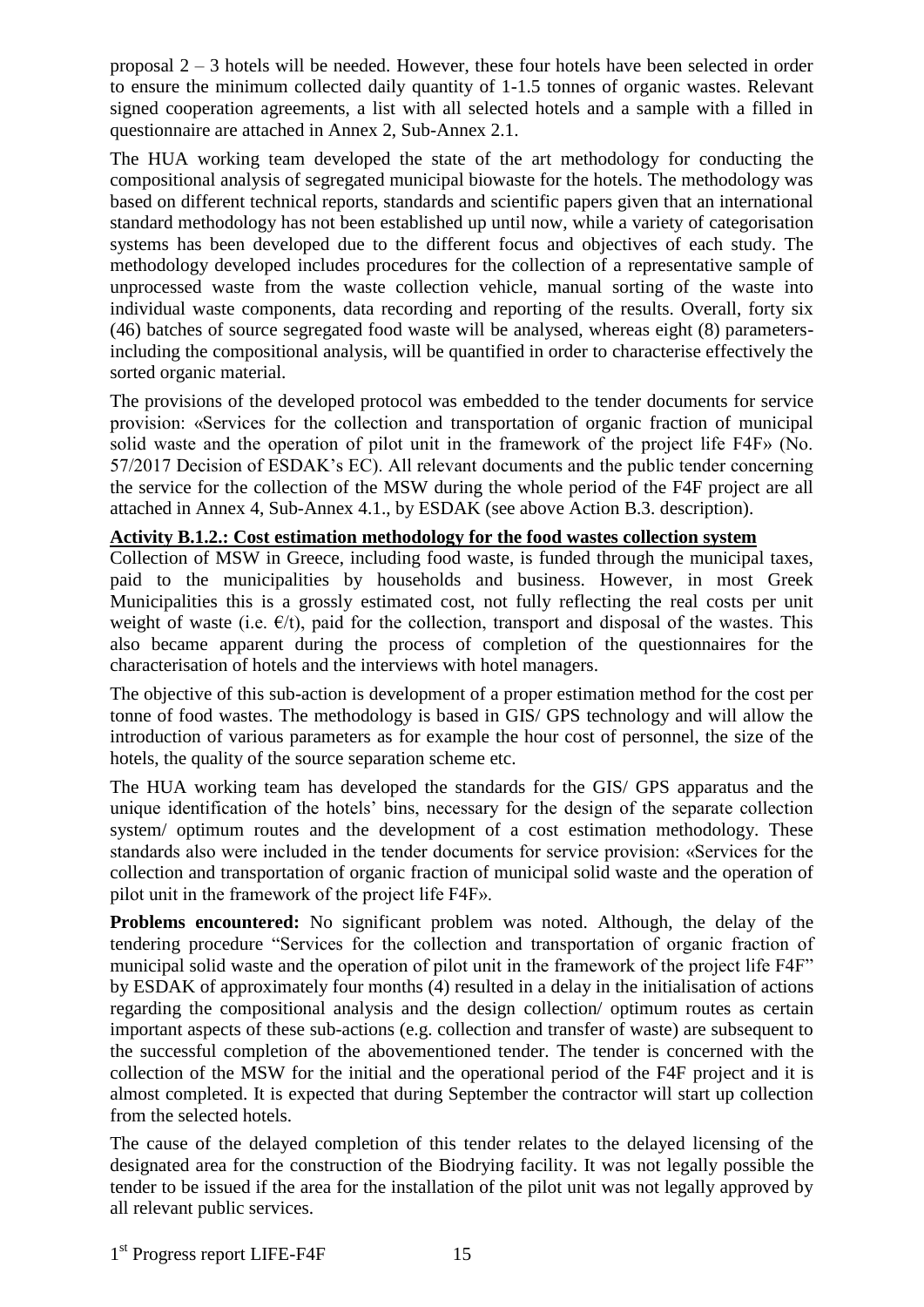The selected hotels optimum collection routes and the compositional analysis will be estimated after the service for the collection and transportation of the organic fraction start up. For the period until the completion of the infrastructure of the pilot unit, the contractor will collect and transfer food wastes to a selected by ESDAK area, where qualitatively and quantitative analysis of hotels' separated food waste scheme will take place. In addition, three of the four selected hotels are city hotels operate all the year round and not only in the touristic season and the fourth is operative almost 70% of the year and thus, food waste can effectively be collected during autumn and winter. Therefore, the impact of the delay on the implementation of the overall actions' objectives for the reasons that analysed above is going to be negligible and the Action will be completed on the anticipated time.

**Table 9.** Services for the collection & transportation of the MSW and operation of the pilot unit progress by ESDAK

| Service Provision: "SERVICES FOR THE COLLECTION AND TRANSPORTATION<br>OF ORGANIC FRACTION OF MUNICIPAL SOLID WASTE & THE OPERATION Date<br>OF PILOT UNIT IN THE FRAMEWORK OF THE PROJECT LIFE F4F"                                                                                    |           |
|---------------------------------------------------------------------------------------------------------------------------------------------------------------------------------------------------------------------------------------------------------------------------------------|-----------|
| Primary request to the Financial Service of ESDAK for service provision « Services for the<br>collection and transportation of organic fraction of municipal solid waste and the operation of<br>pilot unit in the framework of the project life F4F » (Protocol No 207/1-2-2017)     | 1/2/2017  |
| Publication of Primary request to Central Electronic Registry of Public Contract (KHDMS)<br>(KHDMS No: 17REQ005750962)                                                                                                                                                                | 1/2/2017  |
| Credit Acceptance (No. 25/2017 ESDAK Decision)                                                                                                                                                                                                                                        | 1/2/2017  |
| Publication of Decision of ESDAK's Executive Committee (EC) -Acceptance of primary<br>request (KHDMS No: 17REQ005786572)                                                                                                                                                              | 10/2/2017 |
| Acceptance to conduct the procurement via National Electronic Public Procurement System<br>(NEPPS) (No. 55/2017 Decision of ESDAK's EC)                                                                                                                                               | 21/3/2017 |
| Acceptance of the study and tender documents for service provision: «Services for the<br>collection and transportation of organic fraction of municipal solid waste and the operation of<br>pilot unit in the framework of the project life F4F» (No. 57/2017 Decision of ESDAK's EC) | 21/3/2017 |
| Committees constitution for the procurement : «Services for the collection and transportation<br>of organic fraction of municipal solid waste and the operation of pilot unit in the framework of<br>the project life F4F» (No. 56/2017 Decision of ESDAK's EC)                       | 21/3/2017 |
| Publication of the procurement to KHDMS (KHDMS No:17PROC001566895)                                                                                                                                                                                                                    | 21/6/2017 |
| Publication of the<br>detailed<br><b>KHDMS</b><br><b>(KHDMS)</b><br>and<br>Annexes<br>procurement<br>to<br>No:17PROC001567101)                                                                                                                                                        | 21/6/2017 |
| Publication of the procurement to diavgeia.gov.gr (Diavgeia No: Ω7ΘΚΟΡ2Ω-ΓΤ6)                                                                                                                                                                                                         | 21/6/2017 |
| Publication of the procurement (with No. 41442) to NEPPS's portal                                                                                                                                                                                                                     | 21/6/2017 |
| Deadline for offers submission (after a week extension)                                                                                                                                                                                                                               | 21/7/2017 |
| Opening offers via NEPPS system                                                                                                                                                                                                                                                       | 28/7/2017 |
| Pending the contract sign with the contractor, if there is no objection for the tender, during<br>September                                                                                                                                                                           | Pendimg   |

In Annex 2 please find attached all relevant documents concerning deliverables for Action B.1.

| <b>Deliverable Name</b>                                                           | <b>Foreseen date</b> | <b>Actual date</b>       |
|-----------------------------------------------------------------------------------|----------------------|--------------------------|
| List of targeted and selected hotels and their operational<br>characteristics     | 10/2016              | 11/2016                  |
| Selected hotels for the needs of the F4F project cooperation<br>agreements signed | 12/2016              | 12/2016 - 04/2017        |
| Selected hotels source separation system qualitatively &<br>quantitative survey   | 11/2017              | 11/2017<br>(anticipated) |
| Short listed and selected hotels optimum collection routes                        | 12/2017              | 12/2017<br>(anticipated) |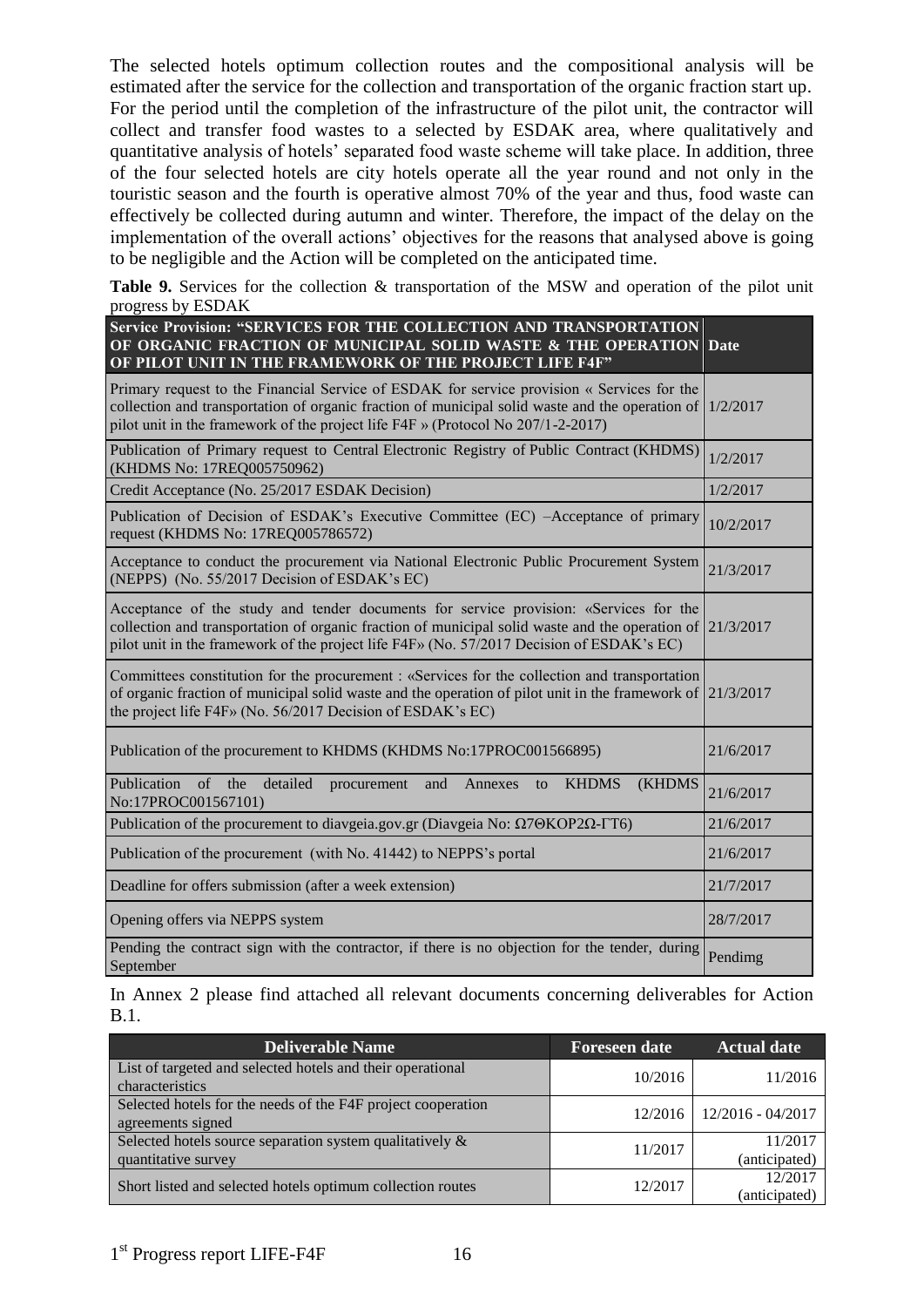| <b>Deliverable Name</b>                                                | <b>Foreseen date</b> | <b>Actual date</b>       |
|------------------------------------------------------------------------|----------------------|--------------------------|
| Food wastes collection cost estimation system                          | 12/2017              | 12/2017<br>(anticipated) |
| <b>Milestone Name</b>                                                  | <b>Foreseen date</b> | <b>Actual date</b>       |
| Initialising qualitatively and quantitative analysis of hotels' source |                      | 09/2017                  |
| separating food wastes scheme                                          | 04/2017              | (anticipated)            |
| Completing optimum route trials                                        |                      | 11/2017                  |
|                                                                        | 10/2017              |                          |

#### <span id="page-16-0"></span>5.1.2. Action B.2.: Developing the F4F Pilot Unit

Foreseen start date: 01/09/2016 Actual start date: 01/09/2016

Foreseen end date: 30/06/2017 Actual (or anticipated) end date: 31/10/2017

B.2.1.: Acquisition of needed licenses by ESDAK: The general layout of the F4F pilot unit has been determined. This is in the same field of the bio-drying unit of Municipality of Heraklion. This field has been finally selected due to the direct accessibility from the highway and to the location of the field, as it is almost in the middle of the study area (area with the main hotel units). Moreover, this specific MSW bio-drying unit has plenty of space for the installation of the F4F pilot unit and also has the required infrastructures (for electricity and water supply), as well as a special guarded enclosure. One main reason that this area has been finally selected is that any residue that will occur from the project's production process will be directly disposed to the bio-drying unit. Three other areas have been assessed in the project's proposal; however, the optimum area was this of MSW bio-drying unit. The MSW bio-drying unit treats 75,000tn / yr of MSW and includes the following process steps: 1. Input and weighting of incoming MSW, 2. Uploading and shredding, 3. A  $14<sup>th</sup>$  day bio-drying, 4. Metals magnetic separation, 5. Compress and bundle of the output MSW and 6. Deodorization and de-dusting of the unit.

The appropriate licenses concerning the construction and the operation of the pilot unit, according to the national legislation have been approved by relevant authorities, the first days of July, 2017 (see licensing procedure in the following Tables, 10, 11 & 12). This is a four month delay as all licenses were foreseen to be approved at the end of February and finally, due to Greek authorities delay this procedure concluded at the first days of July, 2017. The main delay occurred in for the approval of the operational license, due to bureaucracy. More details about licensing procedure are presented in the following Tables.

**Table 10.** Building licensing procedure

- **PROCEDURE REGARDING BUILDING LICENSE AND LAND USES** 
	- **9-3-2017:** The document of ESDAK with the protocol No. 421/9-3-2017 submitted to the Directorate of Urban Planning of Municipality of Heraklion in order to request the building license.
	- 11-4-2017: The Directorate of Urban Planning of Municipality of Heraklion accepts the request according to their document with protocol No. 27098/11-4-2017.
	- **15-5-2017:** The file of ESDAK with the protocol No. 821/15-5-2017 submitted to the Directorate of Urban Planning of Municipality of Heraklion in order to certify the "land uses" in the area.
	- **21-6-2017:** The Directorate of Urban Planning of Municipality of Heraklion responds to the request according to their document with protocol No. 56294/**21-6-2017**.
	- **3-7-207:** The Directorate of Urban Planning of Municipality of Heraklion responds to the request of ESDAK with protocol No. 421/9-3-2017 which exempts the pilot unit from a building license

#### **Table 11.** Environmental licensing procedure

#### **PROCEDURE REGARDING ENVIRONMENTAL LICENSE**

- **31-3-2017:** According to the document with the protocol No. 578/31-3-2017, ESDAK submitted a compliance plan regarding the decision with protocol No. 223/8-3-2017 of Approval of Environmental Terms for the existing work "Pretreatment Unit for municipal solid waste" at the place "Mantra" or "Mavros Spilios" of Municipality of Heraklion, Region of Crete, in order to exempt the Pilot Unit from environmental license.
- **11-5-2017:** The Directorate of Environment and Spatial Planning of the Region of Crete accept the request according to the document with the protocol No. 1109/11-5-2017.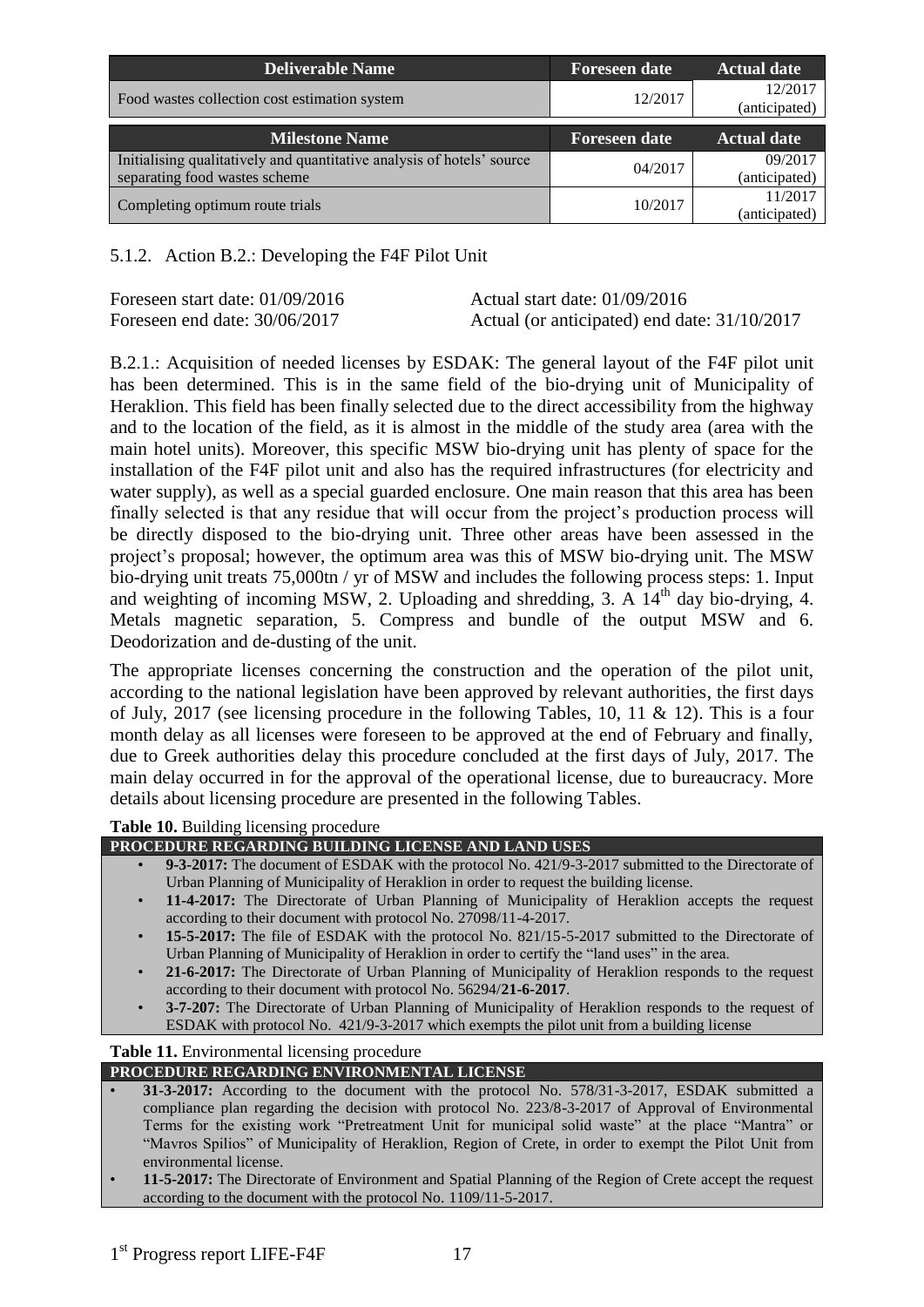#### **Table 12.** Operating licensing procedure

- **PROCEDURE REGARDING OPERATION LICENSE**
- **31-3-2017:** According to the document with the protocol No. 579/31-3-2017, ESDAK submitted a technical file of the Pilot Unit to the Directorate of Industry, Energy and Natural Resources of Region of Crete in order to examine the procedure for the acquisition of the operation license
- **11-5-2017:** After communication (telephone and e-mail) and meeting with the responsible authorities in the Office of Vice-Governor for Spatial Planning and Environment of Region of Crete, they requested to fulfill and submit a questionnaire (Annex Ι of 483/35/Φ.15/17.1.2012 ministerial decision) in order to determine the category and the relevant documents required for the operation license
- **12-5-2017:** According to the document with the protocol No. 810/12-5-2017, ESDAK submitted the questionnaire of Annex I for the Pilot Unit of F4F. Complementary, by phone they requested the documents for the other licenses (building and Environmental)
- as well as for land uses • **12-7-2017:** Answer of Directorate of Industry, Energy and natural Resources with protocol No. 3228/Φ14Γ/12-7-2017. specifying supporting documents for the exemption from the obligation to supply an installation and operating license

In Sub-Annex 3.1. please find attached the topographical plan with the pilot unit general layout and all requests submitted to the relevant authorities and licenses procedure regarding building license and land uses, procedure regarding environmental license and procedure regarding operation license.

B.2.2.: For the pilot unit construction by ESDAK: The Technical characteristics concerning the pilot unit infrastructures and the relevant equipment, including the prefabricated building for the food wastes hand sorting, a conveyer sorting belt, a grinder, pumps, air condition units, solar thermal units, the floor heating system, the solar drying greenhouse and the concrete floor for the solar drying halls, have been specified. Designs for the pilot unit have been completed, the tender documents have almost been completed and the public tender procedure is being prepared. It is anticipated that this tender will be completed until the first days of October. This is a five month delay, as this procedure was expected according project's timetable to be ready at the end of May, 2017 and due to licensing procedure delays the pilot unit construction is anticipated to be delivered on November, 2017. In Sub-Annex 3.2. please find attached the electro-mechanical study with all relevant designs and the tender documents with designs concerning the construction of the pilot unit. Regarding green procurements, in this public tender, it was decided by PMB (as it was foreseen in the project's proposal) to include a series of legal requirement that support the green procurements.

B.2.3.: Acquisition of the solar drying turners and various relevant equipment by TEIC: The draft tender documents are almost ready for publication which is estimated during September. The turner is anticipated to be delivered on November. According to all deliverables in this Action, the full pilot unit will be delivered and ready to start up the first initial production period on November, 2017, causing a five month delay in the project's timeframe prescribed.

For the implementation of activities in this action (B.2.) and also in actions B.1., B.3., B.6. & B.7., ESDAK hired a supporting external assistance. The public tender carried out on December, 2016 and the contract has been signed between ESDAK and the contractor ENVIROPLAN on January,  $18<sup>th</sup>$  2017. For this public tender, concerning ESDAK's external assistant support, there was a delay due to the implementation of the new law legislation (see also paragraph 3.2. of the present report). This delay in the subcontractor responsible for supporting licensing procedure had as a result delay to the licensing procedure. In Sub-Annex 3.3. please find attached the relevant documents concerning the tender.

Despite all delays occurred during the F4F project, the project's main aim and the objectives are still viable, as all partners cooperate in order to cover this delay. Moreover, they already plan to utilize the autumn and winter period (November – March), coming in concert with urban selected hotels for the initial trials. This effort is anticipated to last for a longer period as opposed to the summer season (due to weather conditions), however, they will try their best in order to test the operation of the unit and the production process so as to utilize in proper the next full operational period which has been planned for the Spring of 2018.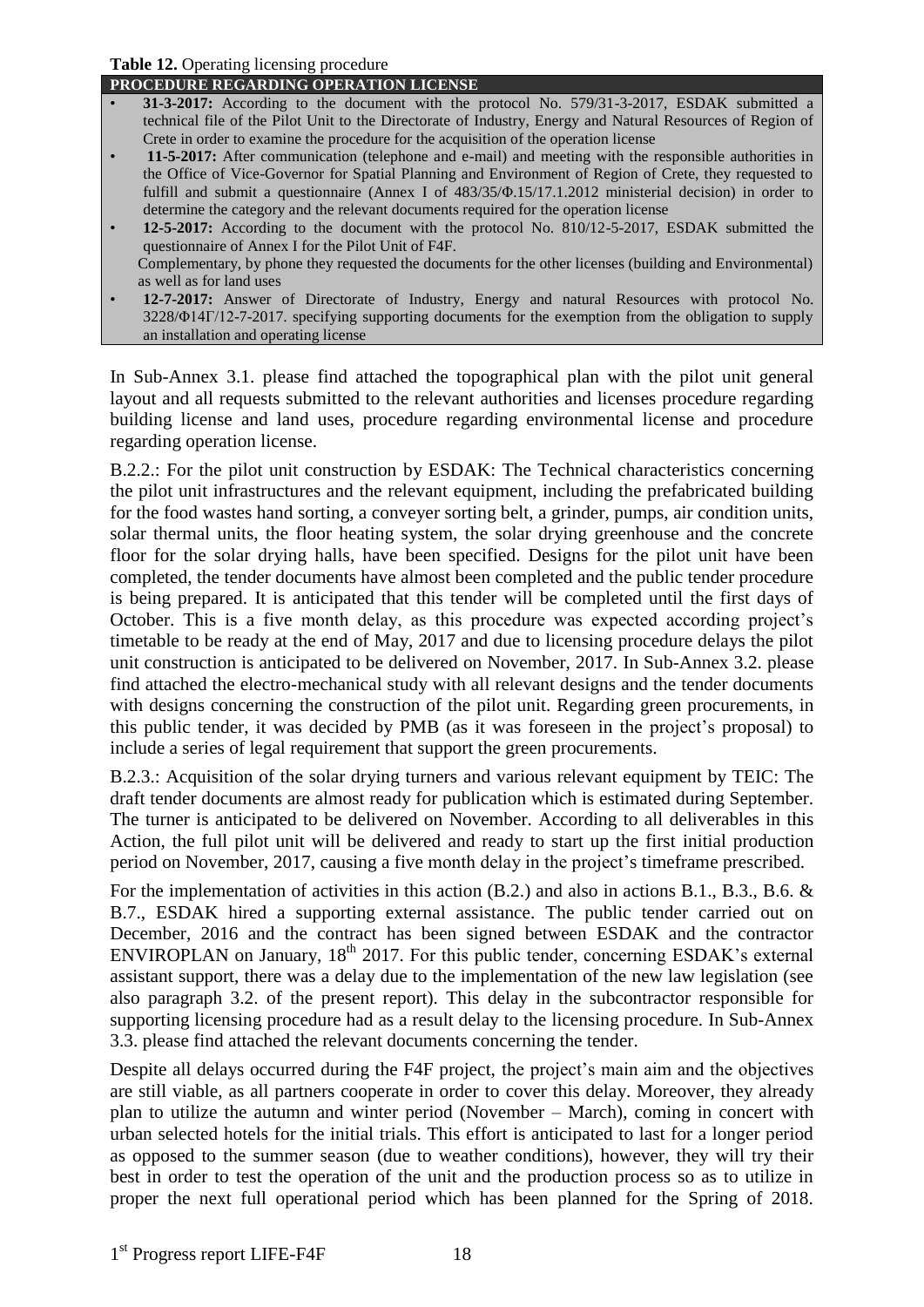According to this partners' plan, the full scale operational period and the optimum operational period will not be affected by the delay arise in the pilot unit construction.

| <b>Deliverable Name</b>                                          | <b>Foreseen date</b> | <b>Actual date</b> |
|------------------------------------------------------------------|----------------------|--------------------|
| All licenses for the development of the pilot unit               | 02/2017              | 07/2017            |
| The building for sorting and grinding and the solar drying halls | 05/2017              | 10/2017            |
| The full operational solar drying pilot unit                     | 07/2017              | 11/2017            |
| The solar drying turners and various other equipment             | 06/2017              | 10/2017            |
|                                                                  |                      |                    |
| <b>Milestone Name</b>                                            | <b>Foreseen date</b> | <b>Actual date</b> |
| Construction works initiated                                     | 03/2017              | 10/2017            |
| Construction works completed                                     | 05/2017              | 11/2017            |
| Turners delivered                                                | 05/2017              | 11/2017            |

In Annex 3 please find attached all deliverables for Action B.2.

<span id="page-18-0"></span>5.1.3. Action B.3.: Initiating, Operating and Optimising the F4F System

Foreseen start date: 01/09/2016 Actual start date: 01/09/2016

Foreseen end date: 29/02/2020 Actual (or anticipated) end date: 29/02/2020

As mentioned in the previous paragraphs of this report, the operation of the F4F system, under real conditions, is estimated during November, 2017. This is a five (5) month project delay concerning the pilot unit construction and operation. As it was foreseen in the project's proposal, the pilot unit had to be delivered at the end of June and now it is anticipated during November, 2017. Also, it was foreseen that the integration of the pilot unit would last two months but due to the realization of one tender, for the construction and the procurement, it will last for about one month to forty days. However, this delay is not going to affect the project objectives and work plan. All partners, in order to cover the delays occurred in the project so far covering the initiating operation of the projects' pilot unit are going to use the months between November, 2017 and April, 2018, when the second operational period will start up. The full scale operational period and the optimum operational period will not be affected by the delay arise in the pilot unit construction and no potential impact is anticipating for the project.

In case that any delays might arise during the following period of the project, partners propose the following mitigation actions, in order to ensure that the project will achieve its foreseen objectives:

- 1. Food waste source: taking into consideration that the first initiating period of the project will be carried out during autumn and winter, 2017, the required quantity of food wastes will be ensured, as three of the four selected hotels are all year hotels (city hotels) and their total production will be able to cover project's needs.
- 2. In case that the quantity from these hotels is not satisfying for the projects' process, there is a potential food wastes, from students' restaurants operating in TEIC and in the University of Crete, to be used. Moreover, large restaurants (such as these related with weddings) existing inside the area presented in the relevant tender for the food wastes collection, can also be used as potential source for food wastes collection.
- 3. Use of hot water will accelerate the solar drying procedure during winter.
- 4. Small quantities of the collected food wastes will be also checked using thermal drying in TEIC facilities.

More details concerning Action B.3. are being presented in the following paragraphs.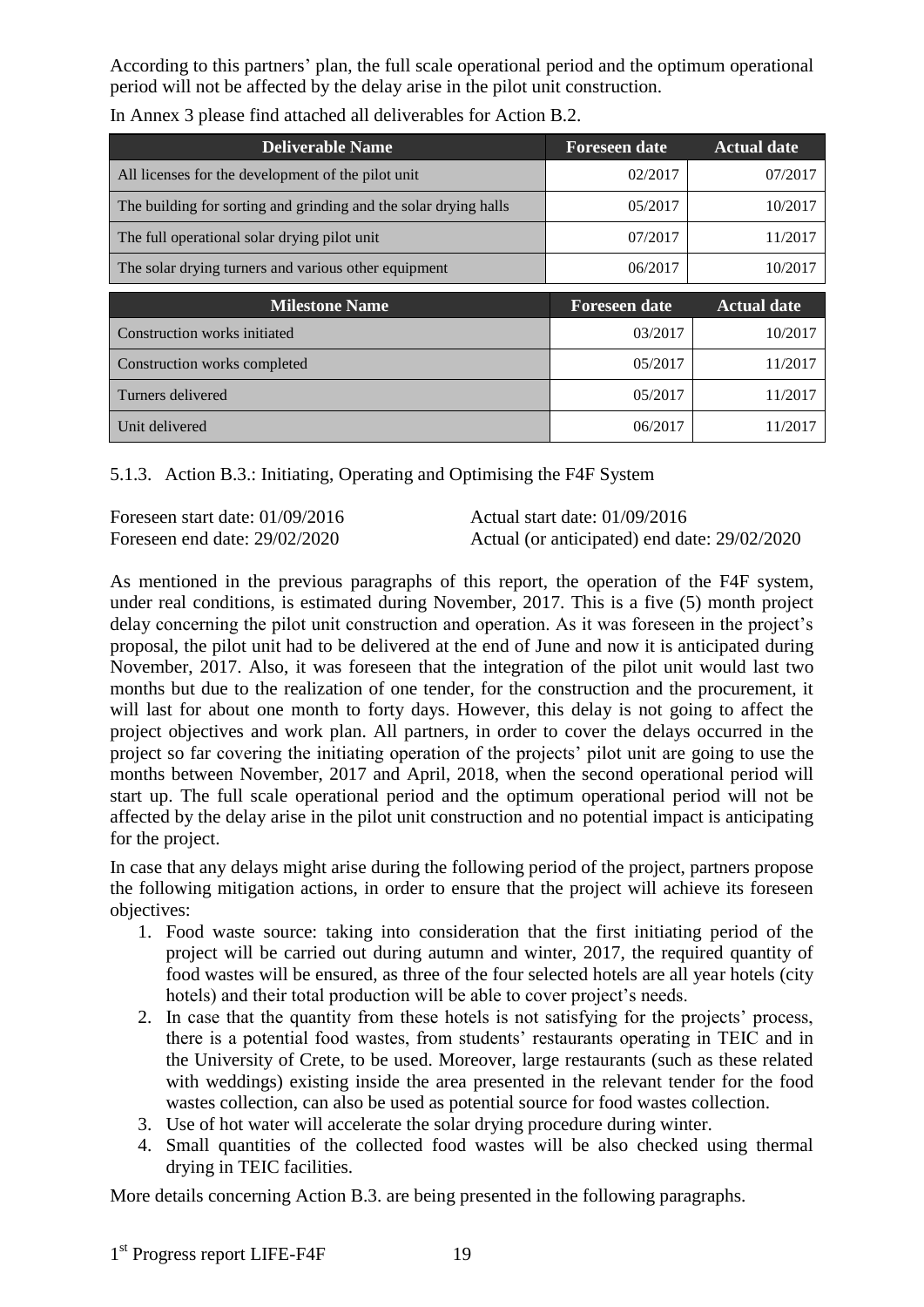B.3.1.: For the food waste collection and hand sorting system by ESDAK: The tender documents for this public tender concerning the service for the collection system for the three different periods of the project (initial, full scale & optimum operational period) have been concluded at the end of June, 2017. The Public tendering procedure has been completed on July,  $21<sup>th</sup>$ . Two offers were submitted finally. On July  $28<sup>th</sup>$ , a three member Committee established under the Decision No. 56/2017 of the Executive Committee of the ESDAK, which constitute the Tender Committee, in order to open the electronically submitted offers to the electronic tender No. 41442, 1069 / 20-06-2017 of the ESDAK. According to the evaluation of the tenders by the Committee a contractor has been emerged. It is estimated that the contract will be signed during September, if there is no objection from the other candidate. It has been decided by MB to include at this public tender a series of legal requirements that support the green procurement. Regarding green procurements, in this public tender, it was decided to include a series of legal requirement that support the green procurements. As for example, the contractor has to provide for this service an anti-pollution technology refrigerator truck, with low  $CO<sub>2</sub>$  emissions. Moreover, the contractor should have environmental ISO. In Sub-Annex 4.1., please find attached the tender's relevant documents.

B.3.2.: The initial operational period is aiming in testing all the relevant components without the pressure of a full scale application. In this period, as mentioned in Action 2 there is a four month delay which is going to be overcome by evaluating the autumn and winter, before the start up of the full operational period (which is during Spring, 2018). Technical and operational adjustments might be needed during this period and composition analysis will also be carried out. The experience, the preliminary operational and cost data will be the main gain from this period.

B.3.3. & B 3.4.: The full scale and the optimum operational periods are anticipated to carry out on time, according timetable.

In Annex 4 please find attached deliverables for Action B.3. concerning tenders for the food waste collection system (service for the three periods of the project). Not any other deliverables for this reporting period in this action.

| <b>Deliverable Name</b>                                                                        | <b>Foreseen date</b> | <b>Actual date</b> |
|------------------------------------------------------------------------------------------------|----------------------|--------------------|
| Data, results and feed produced, during the initiating operational<br>period                   | 01/2018              | 04/2018            |
| Data, results and feed produced, during the first full scale<br>operational period             | 01/2019              | 01/2019            |
| Optimum operational mode                                                                       | 12/2019              | 12/2019            |
| Data, results and feed produced, during the optimum operational<br>period                      | 01/2020              | 01/2020            |
| Data, results and biodiesel produced during project                                            | 01/2020              | 01/2020            |
|                                                                                                |                      |                    |
| <b>Milestone Name</b>                                                                          | <b>Foreseen date</b> | <b>Actual date</b> |
| Initiating the 1 <sup>st</sup> year of operation (initial operational period)                  | 07/2017              | 11/2017            |
| Initiating the $2nd$ year of operation (1 <sup>st</sup> full scale operational period)         | 04/2018              | 04/2018            |
| Initiating biodiesel production for truck                                                      | 08/2018              | 08/2018            |
| Initiating the $3^{rd}$ year of operation ( $2^{nd}$ full scale optimum<br>operational period) | 04/2019              | 04/2019            |

<span id="page-19-0"></span>5.1.4. Action B.4.: Evaluating the Produced Feed for Pigs and Poultry Husbandry

Foreseen start date: 01/01/2017 Actual start date: 01/01/2017

Foreseen end date: 31/12/2019 Actual (or anticipated) end date: 31/12/2019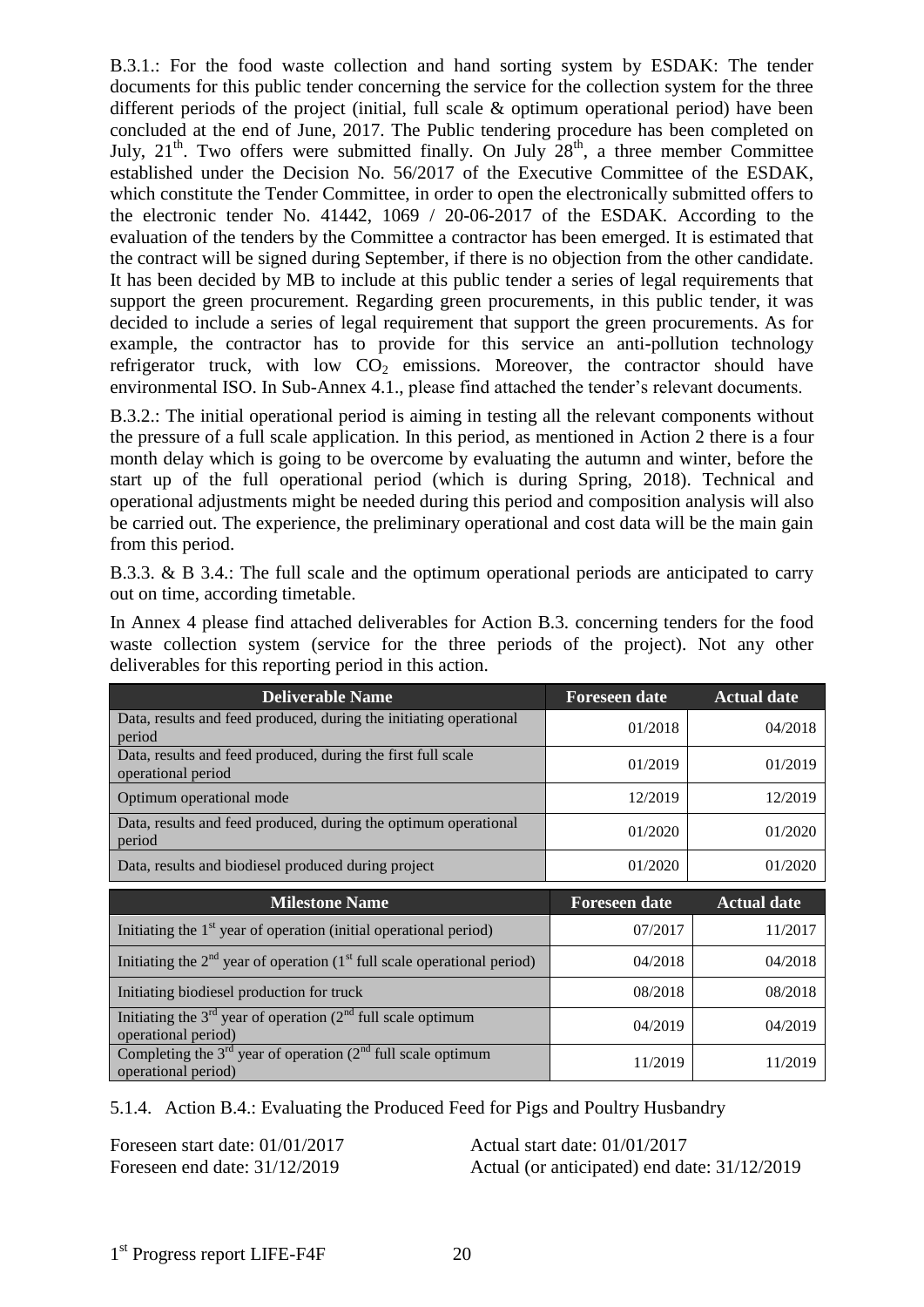AUA (Prof. G. Zervas and Assist. Prof. Eleni Tsiplakou), from the kick-off meeting in September 2016, has reviewed and collected all the relative GR and EU legislation and discussions concerning the use of the potential "product" which come out of this project. Thus, the relative to the project legislation and/or discussions are: 2009R\_1069, 2011R0142, and European Commission, Brussels, 2/12/2015, COM(2015) 0614 final, European Commission, Brussels, ANNEX, 26/1/2017, COM(2017) 33 final, Food and Agriculture Organization 2014. Definitional framework of food loss, Rome, Italy. Retrieved on 17 Decemberfrom

[http://www.fao.org/fileadmin/user\\_upload/savefood/PDF/FLW\\_Definition\\_and\\_Scope\\_2014.](http://www.fao.org/fileadmin/user_upload/savefood/PDF/FLW_Definition_and_Scope_2014.pdf) [pdf.](http://www.fao.org/fileadmin/user_upload/savefood/PDF/FLW_Definition_and_Scope_2014.pdf) Food and Agriculture Organization (FAO) 2015. E-conference: utilization of food loss and waste as well as non-food parts as livestock feed, FAO, Rome, Italy. Retrieved on 17 Decemberfrom[:http://www.fao.org/save-food/news-andmultimedia/events/detail/fr/c/325893/.](http://www.fao.org/save-food/news-andmultimedia/events/detail/fr/c/325893/) Further to that, possible end-users of this product have been identified. Finally, Mrs Maria Koukouli has taken care the financial matters of AUA.

| <b>Deliverable Name</b>                                                                                                                                        | <b>Foreseen date</b> | <b>Actual date</b> |
|----------------------------------------------------------------------------------------------------------------------------------------------------------------|----------------------|--------------------|
| Complete chemical analysis of the produced feed, through the pigs<br>and poultry husbandry perspective                                                         | 10/2018              | 10/2018            |
| Indications of shortcomings of the production process, in relation<br>to the product's use for pigs and poultry husbandry, and suggestion<br>for improvements. | 12/2018              | 12/2018            |
| Economic evaluation of the produced feed, regarding pigs and<br>poultry husbandry                                                                              | 12/2018              | 12/2018            |
| Complete evaluation of the produced feed for pigs and poultry<br>husbandry                                                                                     | 12/2019              | 12/2019            |
| <b>Milestone Name</b>                                                                                                                                          | <b>Foreseen date</b> | <b>Actual date</b> |
| Initiating trials regarding F4F product utilisation as pigs and poultry<br>feed                                                                                | 10/2017              | 02/2018            |
| Completing trials regarding use as pigs and poultry feed                                                                                                       | 10/2019              | 10/2019            |

No deliverables for this reporting period in this action.

#### <span id="page-20-0"></span>5.1.5. Action B.5.: Evaluating the Produced Feed as Pet Food

Foreseen start date: 01/01/2017 Actual start date: 01/01/2017

Foreseen end date: 31/12/2019 Actual (or anticipated) end date: 31/12/2019

B.5.1. As mentioned above, due to delays in the pilot unit construction, no feed could be analyzed until now. However, several aspects have been initiated from the start date of the action (01/01/2017): The Institute has established a series of analytical methods that will be used for this project. This includes an extended analysis of fibers, which is of great importance for assessing the value of the new feed compounds. Furthermore, the amino acid analysis has been optimized and it is now to fully implement for the tasks in the project. The laboratory services provided in this framework are immediately available and can be used after completion of the feed mixes for the experiments.

B.5.2. As mentioned above, due to delays in the pilot unit construction, no complete diets for dogs and cats with varying amounts of feed could be produced until now. However, FUB (Prof. Zentek and Dr. Paßlack) has initiated the *in vitro*- and *in vivo*-studies from the start date of the action (01/01/2017) by reviewing relevant literature of this research area and writing on the animal care and use protocol for the feeding trials with the dogs and cats. The protocol has to be accepted by the ethics committee in Berlin prior to the start of the *in vivo*-studies.

B.5.3. As mentioned above, due to delays in the pilot unit construction, no additions and alterations in the pilot unit could be suggested until now.

No deliverables for this reporting period in this action.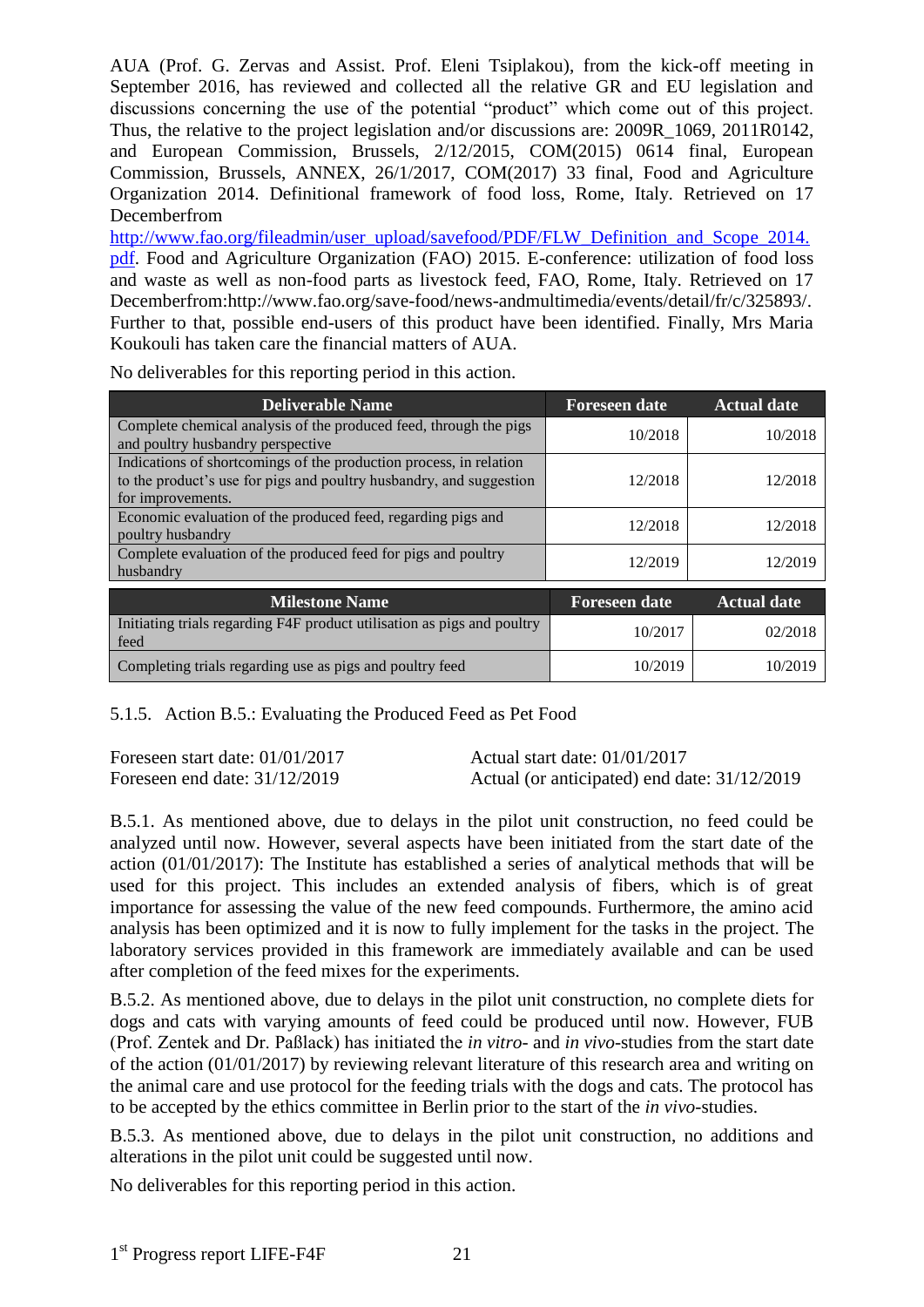| <b>Deliverable Name</b>                                                                                                                 | <b>Foreseen date</b> | <b>Actual date</b> |
|-----------------------------------------------------------------------------------------------------------------------------------------|----------------------|--------------------|
| Complete chemical analysis of the produced feed, through the pet<br>food industry perspective                                           | 10/2018              | 10/2018            |
| Complete evaluation of the produced feed for pets                                                                                       | 12/2018              | 12/2018            |
| Economic evaluation of the produced feed, regarding pet food<br>utilisation                                                             | 12/2018              | 12/2018            |
| Indicators of shortcomings of the production process, in relation to<br>the product's use for pet food, and suggestion for improvements | 12/2019              | 12/2019            |
| <b>Milestone Name</b>                                                                                                                   | <b>Foreseen date</b> | <b>Actual date</b> |
| Initiating trials regarding F4F product utilisation as pet food                                                                         | 10/2017              | 02/2018            |
| Completing trials regarding use as pet food or pet food component                                                                       | 10/2019              | 10/2019            |

<span id="page-21-0"></span>5.1.6. Action B.6.: Products' Customer Survey, Technical Scale Up, Economical and Environmental Evaluation and Replicability and Transferability of the F4F Process

Foreseen start date:  $01/01/2018$  Actual start date:  $01/01/2018$ 

Foreseen end date: 31/12/2019 Actual (or anticipated) end date: 31/12/2019

This action is anticipated to start up on January, 2018, after the construction and operation of the F4F pilot unit and is anticipated to be completed on time and without any delay, as it is mainly based in the full operation of the pilot unit, where no delay is anticipated in the second and third period of the project.

No deliverables for this reporting period in this action.

| <b>Deliverable Name</b>                                                | <b>Foreseen date</b> | <b>Actual date</b> |
|------------------------------------------------------------------------|----------------------|--------------------|
| Customer survey regarding pet food (industry & owners)                 | 12/2018              | 12/2018            |
| Customer survey regarding pigs and poultry (farmers $\&$<br>consumers) | 03/2019              | 03/2019            |
| Technical manuals and designs of a full scale unit                     | 08/2019              | 02/2020            |
| Operational manuals of a full scale unit                               | 12/2019              | 02/2020            |
| LCA and environmental evaluation                                       | 08/2019              | 02/2020            |
| Business plan of full scale unit                                       | 08/2019              | 02/2020            |
| <b>Milestone Name</b>                                                  | <b>Foreseen date</b> | <b>Actual date</b> |
| Surveys initiated                                                      | 03/2018              | 05/2018            |

<span id="page-21-1"></span>5.1.7. Action B.7.: Completing, Incorporating and Evaluating the F4F Process as Part of the EU's Wastes Strategy and other Union Policies

Foreseen start date: 01/01/2018 Actual start date: 01/01/2018

Foreseen end date: 31/12/2019 Actual (or anticipated) end date: 31/12/2019

This Action is going to be activated as foreseen, after the pilot unit construction and after the first results occur from the project's unit operation, without any delay to be anticipated.

No deliverables for this reporting period in this action.

| <b>Deliverable Name</b>                                                                                                                                 | <b>Foreseen date</b> | <b>Actual date</b> |
|---------------------------------------------------------------------------------------------------------------------------------------------------------|----------------------|--------------------|
| Reports and suggestion regarding the role of F4F in the wastes<br>management strategy and how it should be implemented as part of<br>zero wastes scheme | 08/2019              | 08/2019            |
| Reports and suggestions regarding the incorporation of the F4F<br>process in the resources efficiency road map and relevant required                    | 10/2019              | 10/2019            |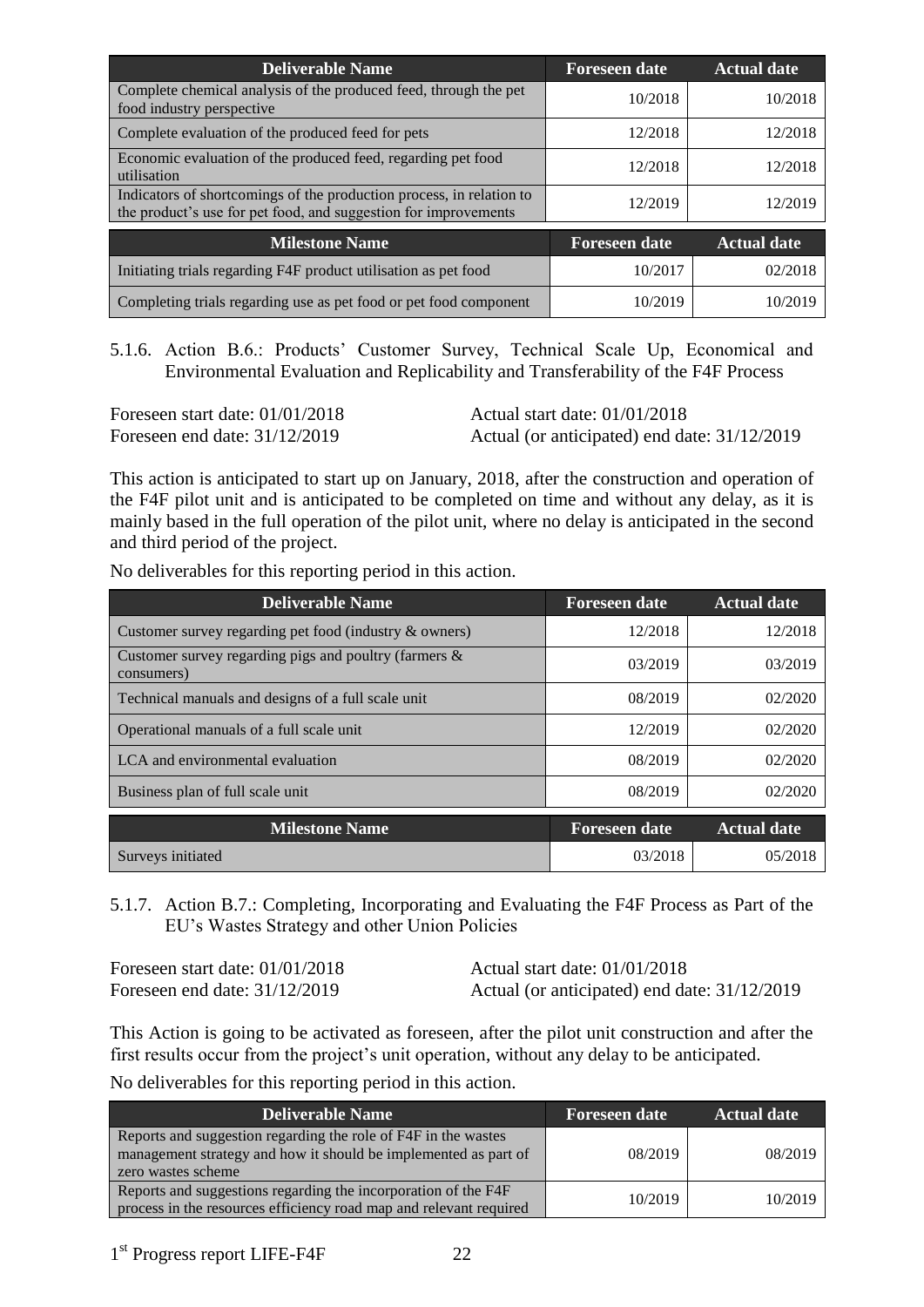| <b>Deliverable Name</b>                                                                                       | <b>Foreseen date</b> | <b>Actual date</b> |
|---------------------------------------------------------------------------------------------------------------|----------------------|--------------------|
| improvements in the legislation                                                                               |                      |                    |
| Documents regarding the process towards funding the F4F unit<br>through wastes' management municipal taxation | 11/2019              | 11/2019            |
| Data and complete evaluations regarding alternative uses of the<br>F4F product                                | 12/2019              | 12/2019            |
| <b>Milestone Name</b>                                                                                         | <b>Foreseen date</b> | <b>Actual date</b> |
| Initiating biogas and gasification evaluation processes and trials                                            | 01/2018              | 01/2018            |

<span id="page-22-0"></span>5.1.8. Action C.1.: Monitoring of the impact of the project actions

| Foreseen start date: $01/06/2017$ | Actual start date: 31/10/2017                |
|-----------------------------------|----------------------------------------------|
| Foreseen end date: $29/02/2020$   | Actual (or anticipated) end date: 29/02/2020 |

C.1.1.: The assessment of the impact of the project's realization in a variety of parameters including socio-economic impact to the local economy and population is anticipated to start up with the pilot unit construction the first evaluation of these indicators to be completed after the construction and operation of the F4F pilot unit.

C.1.2. & C.1.3.: Concerning the impact of the full scale realization of the process and the assessment of the project's socio-economic impact it is anticipated that deliverables will be completed at the end of 2018 and after the pilot unit full scale operation, which is estimated at winter of 2018. First data recording will start up during the construction of the pilot unit, about November, 2017.

However, concerning the indicators monitoring methodology that all partners will follow, this is presented in the excel file attached in Annex 5, Sub-Annex 5.1. of the present report.

For the implementation of this action, ESDAK hired a supporting external assistance, with the title "Support ESDAK in the management/monitoring of the project LIFE F4F procurement according to law 4412/2016". The main object of this service is to support ESDAK's personnel in dissemination actions and in collecting data for project's reports. The public tender carried out on April, 2017 and the contract has been signed between ESDAK and the contractor on May,  $25<sup>th</sup>$  2017. The supporting contractor will provide his services for actions C1, D1 & E1 of ESDAK. In Annex 5, Sub-Annex 5.2. please find attached the relevant documents for this external assistance public tender and the contract.

| <b>Deliverable Name</b>                                                                                  | <b>Foreseen date</b> | <b>Actual date</b>                                         |
|----------------------------------------------------------------------------------------------------------|----------------------|------------------------------------------------------------|
| First evaluation of performance indicators                                                               | 08/2017              | 02/2018                                                    |
| Assessment of the initial situation                                                                      | 09/2017              | 04/2018                                                    |
| Impacts of the project if a full scale unit will be developed                                            | 12/2018              | 12/2018                                                    |
| Qualitatively and quantitatively verification of the impact of the<br>project actions during realisation | 12/2018              | 12/2018                                                    |
| S-LCA completed                                                                                          | 02/2018              | $02/2019$ (1st<br>version)<br>02/2020 (revised<br>version) |
| Mid-term evaluation of performance indicators                                                            | 01/2019              | 01/2019                                                    |
| Final evaluation of performance indicators                                                               | 02/2020              | 02/2020                                                    |
| <b>Milestone Name</b>                                                                                    | <b>Foreseen date</b> | <b>Actual date</b>                                         |
| Initiating monitoring on project's impact of the project actions                                         | 09/2017              | 11/2017                                                    |
| Initiating the development of F4F process impacts, when fully<br>realised                                | 09/2018              | 09/2018                                                    |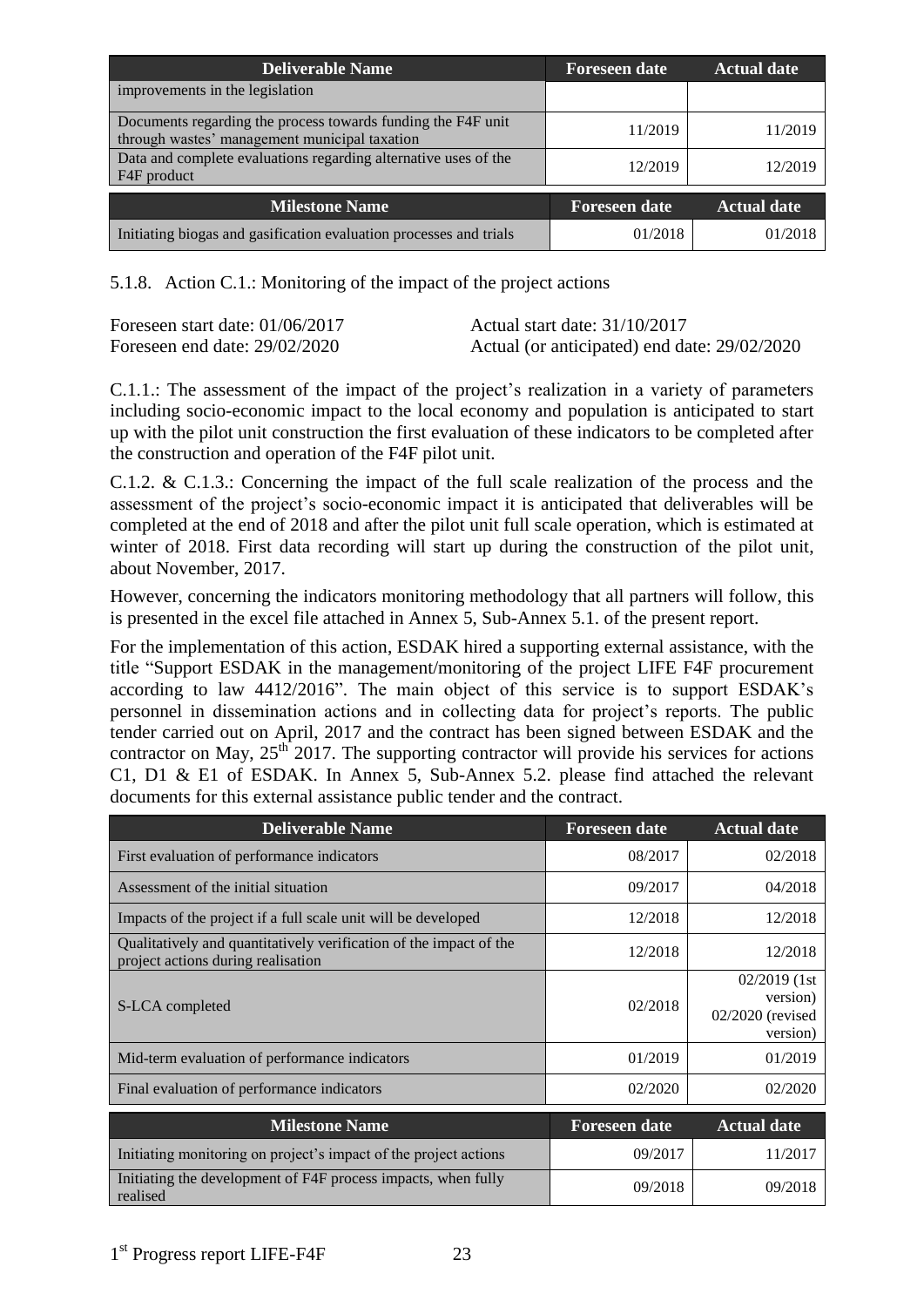<span id="page-23-0"></span>

| Foreseen start date: $01/09/2016$ | Actual start date: $01/09/2016$              |
|-----------------------------------|----------------------------------------------|
| Foreseen end date: $29/02/2020$   | Actual (or anticipated) end date: 29/02/2020 |

D.1.1.: Concerning dissemination activities towards the general public, the following has been done during the reference period by ESDAK:

- A tender for hiring (external assistance – dissemination consultant) a professional team of ESDAK's dissemination actions. The relevant contract has been signed on 17-01-2017 (Sub-Annex 6.1).

- The project's web-site, including e-forum, social media accounts (Facebook, twitter, YouTube, project's logo, a general project's banner, press releases to the local mass media. The web-site and all social media are updated at regularly, mainly after the implementation of project activities (Sub-Annex 6.2).

 $\frac{1}{2}$ . The 1<sup>st</sup> open day carried out on November 24<sup>th</sup>, 2016 in Crete, in order hotel owners and local community to be informed about the F4F project. During this day representatives from Heraklion municipality and owners or representatives from Heraklion and Cherssonissos municipality participated and were informed about the project's main objectives (Sub-Annex 6.3)

D.1.2.: For the dissemination activities toward professionals related with the F4F process, a tender for hiring a professional team by TEIC is ongoing. This tender concerns dissemination activity toward professionals related with the F4F process and the development of manuals, concerning technical scale up, design and construction and operational manuals. The tender documents is anticipated to be published until the end of September. For the conclusion of this tender a month is required

D.1.3.: Until now, the F4F project partners have participated in the  $5<sup>th</sup>$  International Conference on Sustainable Solid Waste Management, in Athens, 21-24 of June, 2017. HUA participated with a short review of the waste management prevention methods of the hospitality section and a paper based on the results of the questionnaires in relation to the F4F project has been submitted to a scientific journal and ESDAK participated with a poster and a presentation (Sub-Annex 6.4).

D.1.4.: The layman's report will be submitted after the project's completion. The first notice boards will be displayed in the pilot unit, during and after construction, which is estimated to be from November, 2017. Moreover, about ten notice boards is estimated to be placed during the project (mainly during the pilot unit construction) at strategic places, such as Municipality of Heraklion, ESDAK, TEIC, University of Crete, AUA, HUA, FUB, Geotechnical Chamber of Greece, Department of Crete, in the Pilot Unit and in the MSW bio-drying unit of Heraklion.

D.1.5.: In the context of networking, the F4F project has participated in the  $25<sup>th</sup>$  year celebration of EU supporting Nature, Environment & Climate Action through LIFE, in Athens,  $18^{th}$  of May, 2017 with a stand (Greek LIFE Task Force) (Sub-Annex 6.5)

D.1.6.: It is anticipated after the construction and operation of the pilot unit.

In Annex 6 please find the deliverables concerning dissemination during this first reporting period.

| <b>Deliverable Name</b>                                                                                               | <b>Foreseen date</b> | <b>Actual date</b> |
|-----------------------------------------------------------------------------------------------------------------------|----------------------|--------------------|
| Website and social media accounts                                                                                     | 12/2016              | 01/2017            |
| Notice boards                                                                                                         | 08/2017              | 11/2017            |
| Leaflet and newsletter for the benefits and need of source<br>separation in households, aiming for the general public | 12/2018              | 12/2018            |
| General public leaflet                                                                                                | 12/2018              | 12/2018            |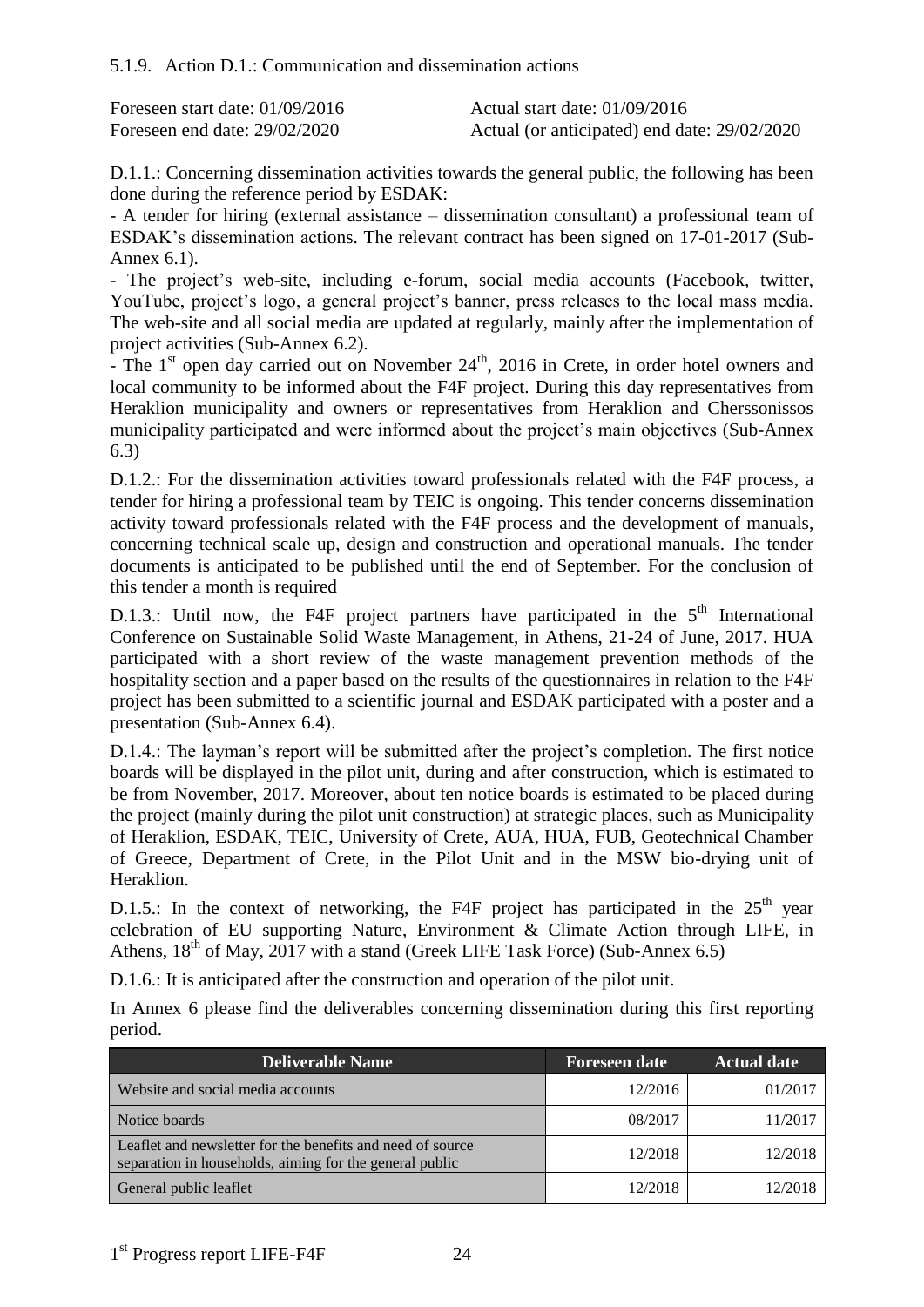| <b>Deliverable Name</b>                                        | <b>Foreseen date</b> | <b>Actual date</b> |
|----------------------------------------------------------------|----------------------|--------------------|
| Replicability and transferability activities report            | 12/2019              | 12/2019            |
| Networking report                                              | 12/2019              | 12/2019            |
| Report about dissemination activities towards private entities | 12/2019              | 12/2019            |
| Open day events                                                | 10/2019              | 02/2020            |
| International conference                                       | 10/2019              | 02/2020            |
| Publication of academic papers                                 | 02/2020              | 02/2020            |
| Layman's report                                                | 02/2020              | 02/2020            |

| Milestone Name                                                    | <b>Foreseen date</b> | <b>Actual date</b> |
|-------------------------------------------------------------------|----------------------|--------------------|
| Hiring professional group for focused dissemination activities    | 01/2017              | 01/2017            |
| Initialising dissemination activities related with the pilot unit | 08/2018              | 08/2018            |
| Lists of private entities                                         | 08/2018              | 08/2018            |
| Initialising professional meetings aiming to a full scale unit    | 01/2019              | 01/2019            |

<span id="page-24-0"></span>5.1.10. Action E.1.: Project management and monitoring of the project progress

Foreseen start date: 01/09/2016 Actual start date: 01/09/2016

Foreseen end date: 29/02/2020 Actual (or anticipated) end date: 29/02/2020

During the reporting period, following the Grant Agreement signature with the EC (June  $17<sup>th</sup>$ 2016) and the Partnership agreements between the Coordinating Beneficiary & the Associate Beneficiaries that are attached in **Annex 1**, the project was initiated and the following meetings (technical and management) have been organized:

The Kick-off meeting took place in Crete, on September  $30<sup>th</sup>$  2016, where representatives of all project partners participated. All scheduled activities were planned and tasks were allocated to each responsible beneficiary. The internal communication procedures of the consortium were also set. Before the Kick off meeting, the 1<sup>st</sup> partners meeting carried out on September  $29<sup>th</sup>$ , 2016. In **Sub-Annex 7.1.** please find attached the meeting agenda, the participants list and the minutes of the Kick off meeting.

The  $2<sup>nd</sup>$  partners' meeting took place in Athens, on April, 6-7<sup>th</sup> 2017 with the participation of the partners from Greece. More specifically, project partners discussed the project's progress by action, LIFE+ Common Provisions, Project management, financial aspects future activities. The team resolved some technical issues, public tendering procedure, and financial issues. In **Sub-Annex 7.2.** please find attached the agenda, the participants list and the minutes of the meeting.

The  $3<sup>rd</sup>$  partners' meeting realized in Crete, on  $29<sup>th</sup>$  of June, 2017. All Greek partners participated. Project progress by partner, Financial issues, Next steps, Monitoring visit-Discussion/Preparation were discussed during this meeting. In **Sub-Annex 7.3.** please find attached the meeting agenda, the minutes and the participants list.

The  $1<sup>st</sup>$  monitoring visit carried out in Crete, on  $30<sup>th</sup>$  of June, 2017. In **Sub-Annex 7.4.** please find attached the meeting agenda, the participants list and the minutes of the meeting.

Beside these meetings, frequent communication between the PMB and project team members was carried out via e-mails and phone calls. Project team members, with the assistance of the PMB & PMT are in collaboration as well as with all stakeholders relevant to the project implementation, in order to ensure that the project will eventually reach its objectives.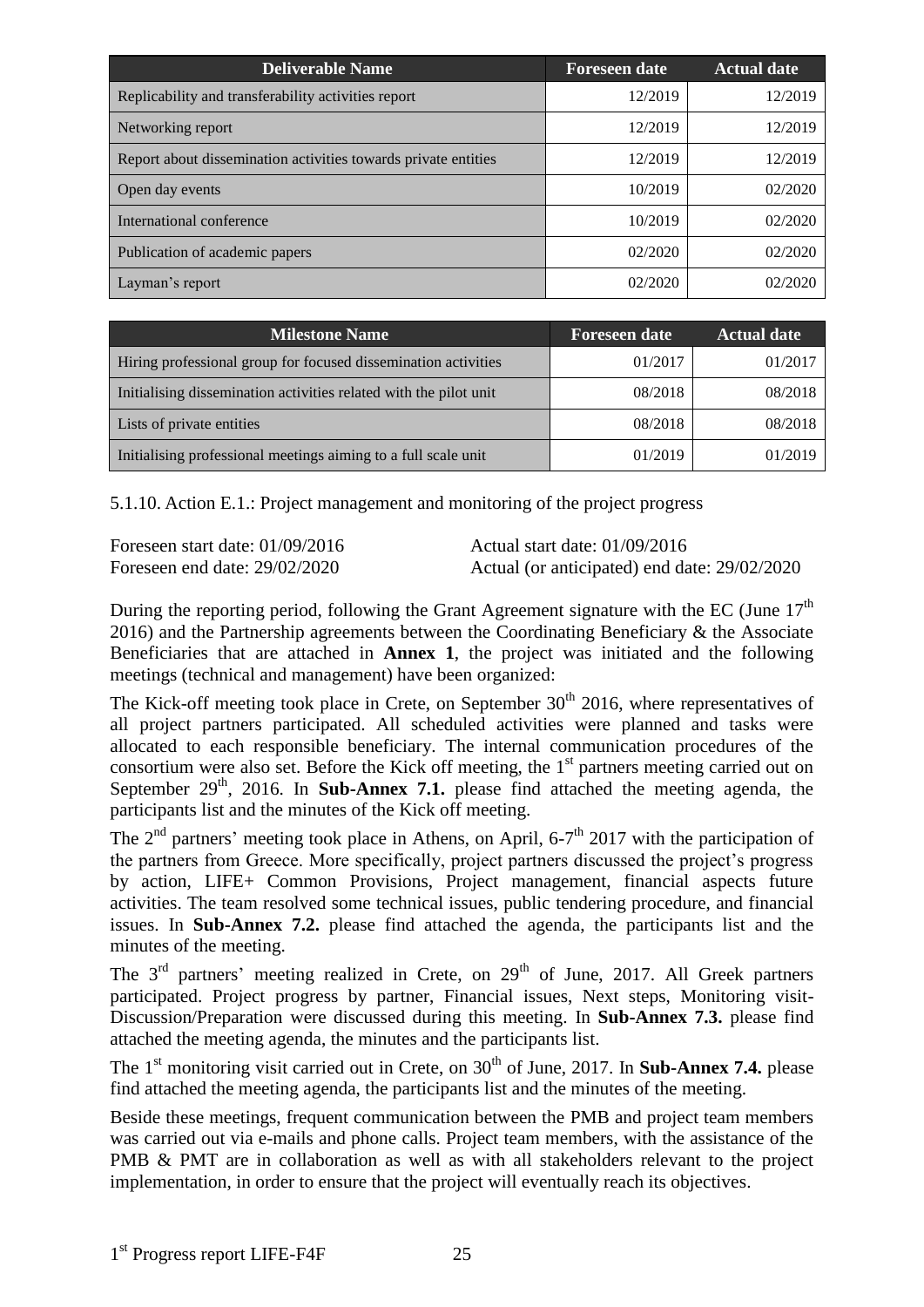Additionally the PMB, via the main contribution of the project manager established the procedures for the financial management of the project:

- Signing of partnership agreements.
- Establishment of the timesheets to monitor the personnel work.
- Collaboration with the financial departments of all partners in order to clarify and set the project's financial requirements.

| <b>Deliverable Name</b>               | <b>Foreseen date</b> | <b>Actual date</b> |
|---------------------------------------|----------------------|--------------------|
| $1st$ progress report                 | 08/2017              | 09/2017            |
| Mid-term report                       | 01/2019              | 01/2019            |
| Final report                          | 05/2020              | 05/2020            |
| <b>Milestone Name</b>                 | <b>Foreseen date</b> | <b>Actual date</b> |
|                                       |                      |                    |
| First meeting of the management board | 01/2017              | 09/2016            |
| $1st$ progress report submission      | 08/2017              | 09/2017            |
| Mid-term report submission            | 01/2019              | 01/2019            |

## <span id="page-25-0"></span>5.2. Envisaged progress until next report

In Table 13 the F4F project's timetable is presented. Until the next project's report, which is anticipated to be the mid-term report, during spring 2018, the following will be done:

- The food wastes collection cost estimation system
- The food wastes composition analysis
- The completion of the optimum rout trials
- The construction of pilot unit infrastructures
- The full operation of the pilot unit
- Data, results and feed produced, during the initial and the optimum operational period
- Data and first results from biodiesel production

**Table 13.** F4F project's timetable

| Actions/sub-actions                                                                                          |               | 2016 |                   | 2017 |    |    |    |                 |     | 2018 |                 |    |    |    | 2019 |    | 2020            |    |                     |
|--------------------------------------------------------------------------------------------------------------|---------------|------|-------------------|------|----|----|----|-----------------|-----|------|-----------------|----|----|----|------|----|-----------------|----|---------------------|
|                                                                                                              |               | 3T   | 4T                | 1T   | 2T | 3T | 4T | 1T              | zіт |      | 3T              | 4T | 1T | 2T | 3T   | 4T | 1ħ              | 21 |                     |
| Overall project schedule                                                                                     | Proposed      |      |                   |      |    |    |    |                 | п   |      |                 |    |    |    |      |    | п               |    |                     |
|                                                                                                              | <b>Actual</b> |      |                   |      |    |    |    | L.              |     |      | L.              |    | L  |    | L    |    |                 |    |                     |
| Action B.1.: Development of the Source Separated<br><b>Food Waste Collection System</b>                      | Proposed      |      |                   |      |    |    |    |                 |     |      |                 |    |    |    |      |    |                 |    |                     |
|                                                                                                              | Actual        |      |                   |      |    |    |    |                 |     |      |                 |    |    |    |      |    |                 |    |                     |
| Action B.2.: Developing the F4F Pilot Unit                                                                   | Proposed      |      |                   |      |    |    |    |                 |     |      |                 |    |    |    |      |    |                 |    |                     |
|                                                                                                              | Actual        |      |                   |      |    |    |    |                 |     |      |                 |    |    |    |      |    |                 |    |                     |
| Action B.3.: Initiating, Operating and Optimising the                                                        | Proposed      |      |                   | ٠    | ٠  | ٠  |    | ٠               | ш   |      |                 |    | ٠  |    | ٠    |    | п               |    |                     |
| F4F System                                                                                                   | Actual        |      |                   |      |    | L. |    | L               |     |      | L.              | L  | н  | L  | L.   | г. |                 |    |                     |
| Action B.4.: Evaluating the Produced Feed for Pigs and                                                       | Proposed      |      |                   | ٠    |    |    |    | ٠               | п   |      | ш               | ٠  | ш  | ٠  | ш    | ш  |                 |    |                     |
| <b>Poultry Husbandry</b>                                                                                     | Actual        |      |                   |      |    |    |    | L.              |     |      | L.              |    |    |    | L    |    |                 |    |                     |
|                                                                                                              | Proposed      |      |                   | n.   |    |    |    | ш               | ш   |      | ш               |    |    |    | ш    | w  |                 |    |                     |
| Action B.5.: Evaluating the Produced Feed as Pet Food                                                        | Actual        |      |                   | L.   |    |    | u. | L               |     |      | L.              | L  |    | L  | L.   | L  |                 |    |                     |
| Action B.6.: Products' Customer Survey, Technical<br>Scale Up, Economical and Environmental Evaluation       | Proposed      |      |                   |      |    |    |    | ▄               | п   |      | ш               |    | ш  |    | ш    |    |                 |    |                     |
| and Replicability and Transferability of the F4F                                                             | Actual        |      |                   |      |    |    |    | L.              |     |      | L               |    | L  |    | L    |    |                 |    |                     |
| Action B.7.: Completing, Incorporating and Evaluating<br>the F4F Process as Part of the EU's Wastes Strategy | Proposed      |      |                   |      |    |    |    | ▄               | ш   |      | ш               |    | ш  |    | ш    |    |                 |    |                     |
| and other Union Policies                                                                                     | Actual        |      |                   |      |    |    |    |                 |     |      | Г               |    | Г  |    | L    |    |                 |    |                     |
| Action C.1.: Monitoring of the impact of the project                                                         | Proposed      |      |                   |      |    |    |    | ш               | п   |      | п               |    | п  |    | ш    |    | ш               |    |                     |
| actions                                                                                                      | Actual        |      |                   |      |    |    |    | Г               |     |      | г               |    | г  |    | L    |    |                 |    |                     |
| Action D.1.: Communication and dissemination                                                                 | Proposed      |      |                   |      |    |    |    |                 | п   |      | п               |    | ш  |    | ш    |    | ш               |    |                     |
| actions                                                                                                      | Actual        |      |                   |      |    |    |    | L               |     |      | г               |    | г  |    | П    |    |                 |    |                     |
| Action E.1.: Project management and monitoring of                                                            | Proposed      |      |                   |      |    |    |    |                 | ш   |      | ш               |    | ш  |    | ш    |    | ┱<br>ш          |    |                     |
| the project progress                                                                                         | Actual        |      |                   |      |    |    |    |                 |     |      |                 |    |    |    |      |    |                 |    |                     |
|                                                                                                              |               |      | <b>Start date</b> |      |    |    |    | Progress report |     |      | Mid-term report |    |    |    |      |    | <b>End date</b> |    | <b>Final report</b> |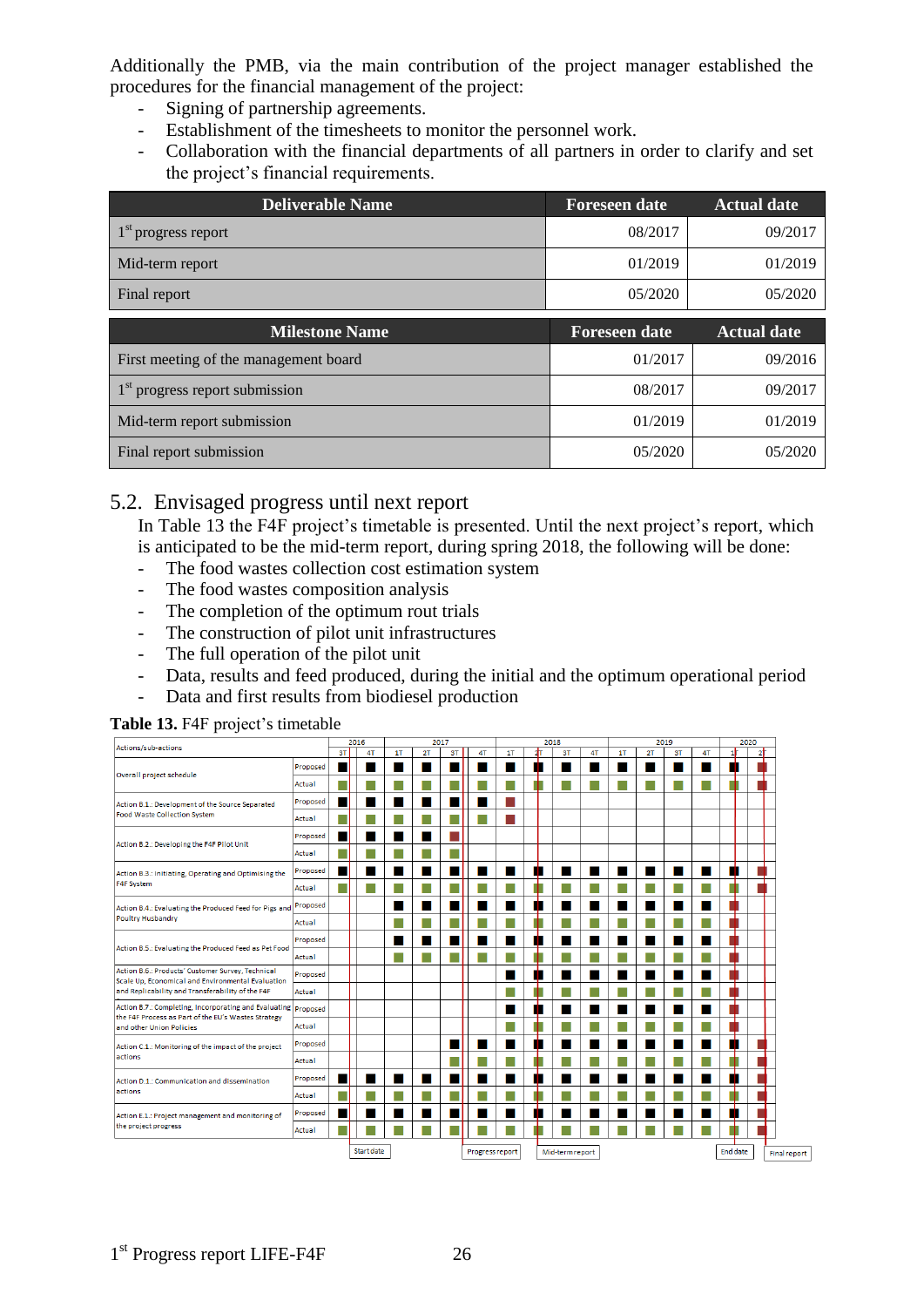### <span id="page-26-0"></span>5.3. Impact

During the reference period no impact of the project has been occurred as the pilot unit has not been constructed yet. All the impacts that will occur concerning Nature & Biodiversity, Environment & Reuse Efficiency, Climate Action, and Environment Governance & Information will be referred in the next project's report.

### <span id="page-26-1"></span>5.4. Outside LIFE

During the reference period no action has been taken place outside the framework of the LIFE project.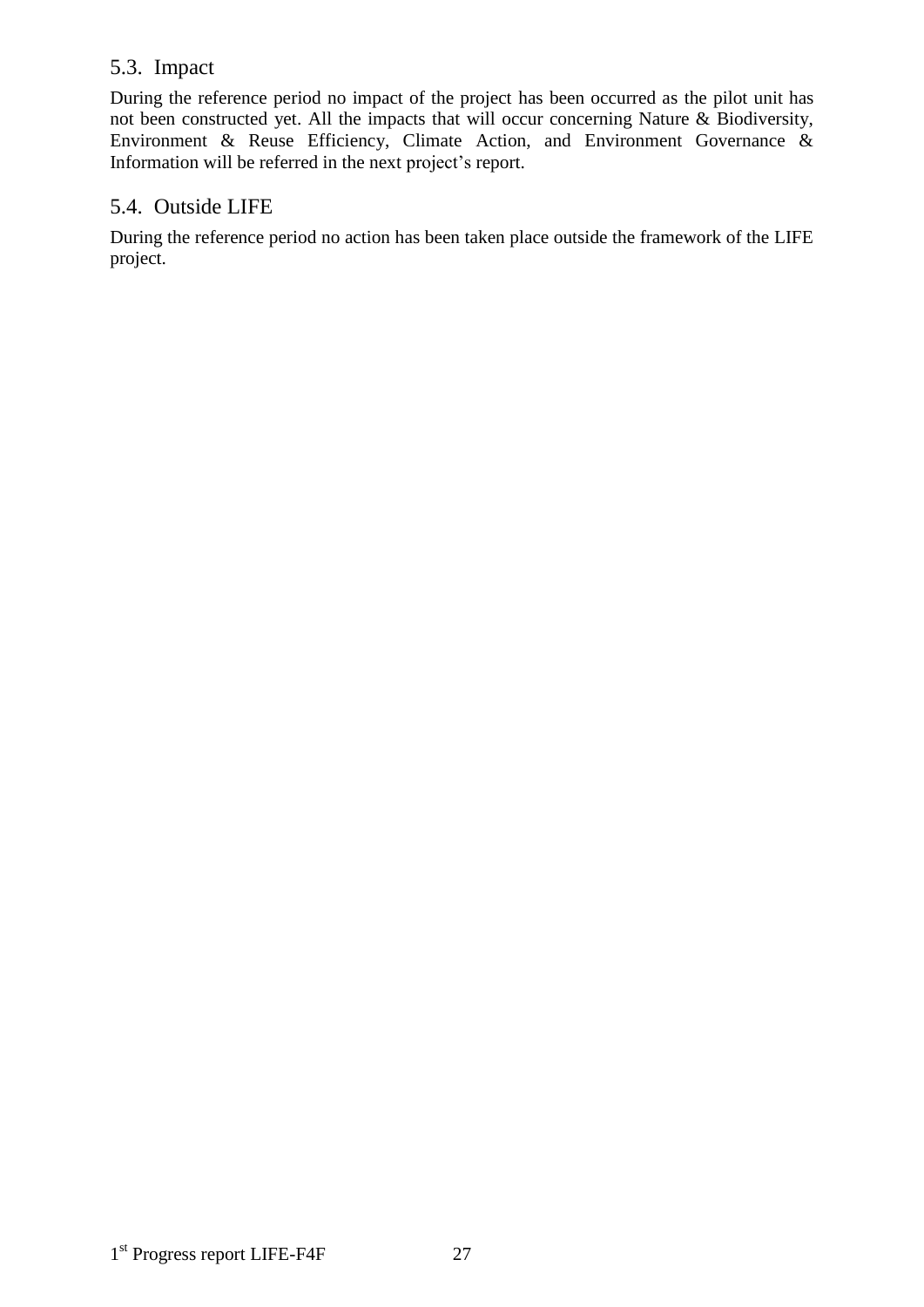# <span id="page-27-0"></span>6.Financial part

# <span id="page-27-1"></span>6.1. Costs incurred<sup>4</sup>

| <b>Budget breakdown categories</b>                                                                                                                                                       | <b>Budgeted</b><br>costs in $\epsilon^*$ | <b>Costs incurred from the</b><br>start date to 31/07/2017 in $\epsilon$ |                | $%$ of<br><b>Budget**</b> |
|------------------------------------------------------------------------------------------------------------------------------------------------------------------------------------------|------------------------------------------|--------------------------------------------------------------------------|----------------|---------------------------|
| 1. Personnel                                                                                                                                                                             | 1.401.925,00                             |                                                                          | 266.057,88     | 18,98                     |
| 2. Travel and subsistence                                                                                                                                                                | 70.000,00                                |                                                                          | 6.926,04       | 9,89                      |
| 3. External assistance                                                                                                                                                                   | 489.531,00                               |                                                                          | 9.755,30       | 1,99                      |
| 4. Durable goods                                                                                                                                                                         |                                          |                                                                          |                |                           |
| <b>Infrastructure</b>                                                                                                                                                                    | 75.000,00                                |                                                                          | 0,00           | 0,00                      |
| Equipment                                                                                                                                                                                | 115.060,00                               |                                                                          | 0,00           | 0,00                      |
| Prototype                                                                                                                                                                                |                                          |                                                                          |                |                           |
| 5. Land purchase / long-term lease                                                                                                                                                       |                                          |                                                                          |                |                           |
| <b>6. Consumables</b>                                                                                                                                                                    | 247.000,00                               |                                                                          | 1.299,83       | 0,53                      |
| 7. Other Costs                                                                                                                                                                           | 23.000,00                                |                                                                          | 3.741,63       | 16,27                     |
| 8. Overheads                                                                                                                                                                             | 159.103,00                               |                                                                          | 20.143,20      | 12,66                     |
| <b>TOTAL</b>                                                                                                                                                                             | 2.580.619,00                             |                                                                          | 307.923,88     | 11,93                     |
| <b>Action number and name</b>                                                                                                                                                            | <b>Budgeted</b><br>costs                 | <b>Budgeted</b><br>hours                                                 | % of Budget    | % of hours                |
| Action B.1 " Development of the Source                                                                                                                                                   | 317.294,00                               | 4.656                                                                    | spent<br>27,21 | spent<br>75,54            |
| Separated Food Waste Collection System"<br><b>Action B.2</b> " Developing the F4F Pilot                                                                                                  |                                          |                                                                          |                |                           |
| Unit"<br><b>Action B.3</b> " Initiating, Operating and                                                                                                                                   | 261.490,00                               | 3.160                                                                    | 28,65          | 95,16                     |
| Optimising the F4F System "                                                                                                                                                              | 531.212,00                               | 10.288                                                                   | 4,53           | 8,35                      |
| <b>Action B.4</b> " Evaluating the Produced<br>Feed for Pigs and Poultry Husbandry"                                                                                                      | 157.140,00                               | 4.584                                                                    | 0,00           | 6,54                      |
| <b>Action B.5</b> " Evaluating the Produced<br>Feed as Pet Food "                                                                                                                        | 195.885,00                               | 4.616                                                                    | 12,34          | 3,01                      |
| <b>Action B.6</b> " Products' Customer Survey,<br>Technical Scale Up, Economical and<br><b>Environmental Evaluation and</b><br>Replicability and Transferability of the<br>F4F Process " | 132.170,00                               | 3.504                                                                    | 0,00           | 0,00                      |
| <b>Action B.7</b> " Completing, Incorporating<br>and Evaluating the F4F Process as Part of<br>the EU's Wastes Strategy and other Union<br>Policies "                                     | 143.855,00                               | 3.832                                                                    | 0.00           | 0,00                      |
| Action C.1 " Monitoring of the impact of<br>the project actions"                                                                                                                         | 98.370,00                                | 2.984                                                                    | 1,46           | 2,65                      |
| <b>Action D.1</b> " Communication and<br>dissemination actions"                                                                                                                          | 288.790,00                               | 6.592                                                                    | 7,18           | 10,65                     |
| Action E.1 " Project management and<br>monitoring of the project progress "                                                                                                              | 295.310,00                               | 11.280                                                                   | 19,07          | 13,55                     |
| <b>TOTAL</b>                                                                                                                                                                             | 2.421.516,00                             | 55.496                                                                   | 12,72          | 18,55                     |

 $\overline{a}$  $4$  The tables include the costs incurred within the framework of the project, from 01/09/2016 to 31/07/2017 by ESDAK, TEIC, HUA and FUB partners. Expenditures incurred by AUA have not been included. These tables will be uploaded within next week.

<sup>1</sup> st Progress report LIFE-F4F 28